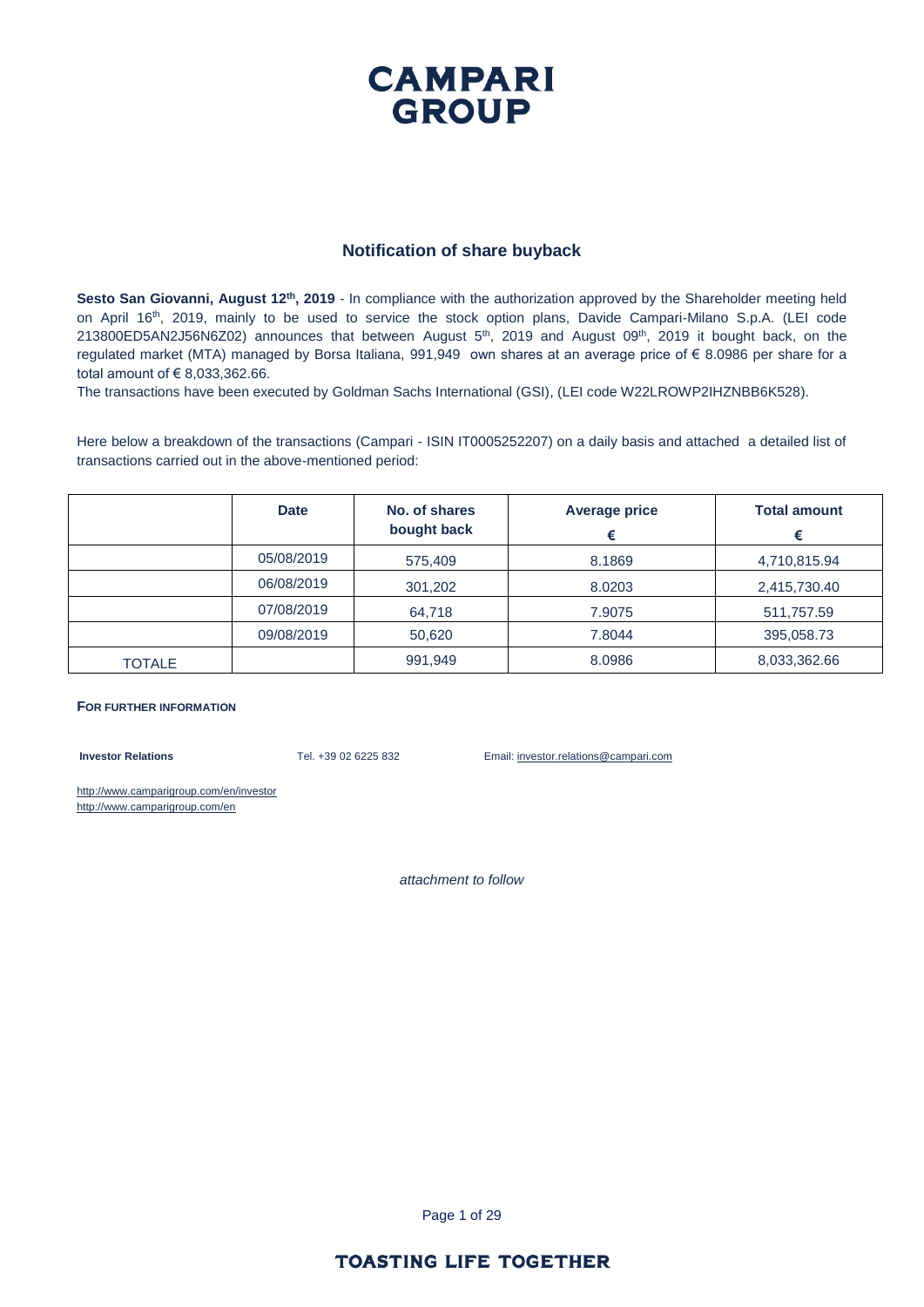| <b>Date</b> | <b>Hour</b>  | A/V            | <b>Price</b> | <b>No.of Shares</b> |
|-------------|--------------|----------------|--------------|---------------------|
| 05-ago-19   | 2:37:28 PM   | A              | 8,2          | 1230                |
| 05-ago-19   | 2:29:58 PM   | A              | 8,21         | 906                 |
| 05-ago-19   | 2:37:25 PM   | $\overline{A}$ | 8,2          | 1257                |
| 05-ago-19   | 2:37:25 PM   | A              | 8,2          | 500                 |
| 05-ago-19   | 2:37:25 PM   | A              | 8,2          | 500                 |
| 05-ago-19   | 2:37:25 PM   | Α              | 8,2          | 1586                |
| 05-ago-19   | 2:37:25 PM   | A              | 8,2          | 555                 |
| 05-ago-19   | 2:37:25 PM   | A              | 8,2          | 1300                |
| 05-ago-19   | 2:37:11 PM   | A              | 8,2          | 500                 |
| 05-ago-19   | 2:37:25 PM   | A              | 8,2          | 500                 |
| 05-ago-19   | 2:37:11 PM   | Α              | 8,2          | 1250                |
| 05-ago-19   | 2:38:20 PM   | Α              | 8,2          | 1033                |
| 05-ago-19   | 2:38:20 PM   | Α              | 8,2          | 556                 |
| 05-ago-19   | 2:38:20 PM   | Α              | 8,2          | 84                  |
| 05-ago-19   | 2:39:01 PM   | Α              | 8,2          | 2650                |
| 05-ago-19   | 2:39:01 PM   | Α              | 8,2          | 798                 |
| 05-ago-19   | 2:39:01 PM   | Α              | 8,2          | 1226                |
| 05-ago-19   | 2:39:01 PM   | Α              | 8,2          | 1135                |
| 05-ago-19   | 2:37:25 PM   | Α              | 8,2          | 1250                |
| 05-ago-19   | 2:37:10 PM   | A              | 8,2          | 1122                |
| 05-ago-19   | 4:00:54 PM   | Α              | 8,125        | 727                 |
| 05-ago-19   | 2:35:00 PM   | A              | 8,215        | 1249                |
| 05-ago-19   | 2:35:00 PM   | Α              | 8,215        | 487                 |
| 05-ago-19   | 2:35:00 PM   | A              | 8,215        | 709                 |
| 05-ago-19   | 2:35:00 PM   | Α              | 8,215        | 1044                |
| 05-ago-19   | 2:36:02 PM   | A              | 8,215        | 718                 |
| 05-ago-19   | 2:36:02 PM   | A              | 8,215        | 723                 |
| 05-ago-19   | 2:37:11 PM   | A              | 8,2          | 500                 |
| 05-ago-19   | 2:37:10 PM   | Α              | 8,2          | 1559                |
| 05-ago-19   | 2:39:01 PM   | A              | 8,2          | 195                 |
| 05-ago-19   | 2:37:10 PM   | A              | 8,2          | 904                 |
| 05-ago-19   | 2:37:10 PM   | A              | 8,2          | 1250                |
| 05-ago-19   | 2:37:10 PM   | A              | 8,2          | 500                 |
| 05-ago-19   | 2:37:10 PM   | A              | 8,2          | 500                 |
| 05-ago-19   | 2:37:10 PM   | A              | 8,2          | 700                 |
| 05-ago-19   | 2:37:10 PM   | $\overline{A}$ | 8,2          | 410                 |
| 05-ago-19   | $2:37:11$ PM | A              | 8,2          | 864                 |
| 05-ago-19   | 2:37:10 PM   | A              | 8,2          | 84                  |
| 05-ago-19   | 3:01:13 PM   | A              | 8,2          | 1066                |
| 05-ago-19   | 2:52:50 PM   | A              | 8,19         | 1037                |
| 05-ago-19   | 2:56:28 PM   | Α              | 8,19         | 770                 |
| 05-ago-19   | 2:57:09 PM   | A              | 8,195        | 409                 |
| 05-ago-19   | 3:00:59 PM   | Α              | 8,205        | 535                 |

Page 2 of 29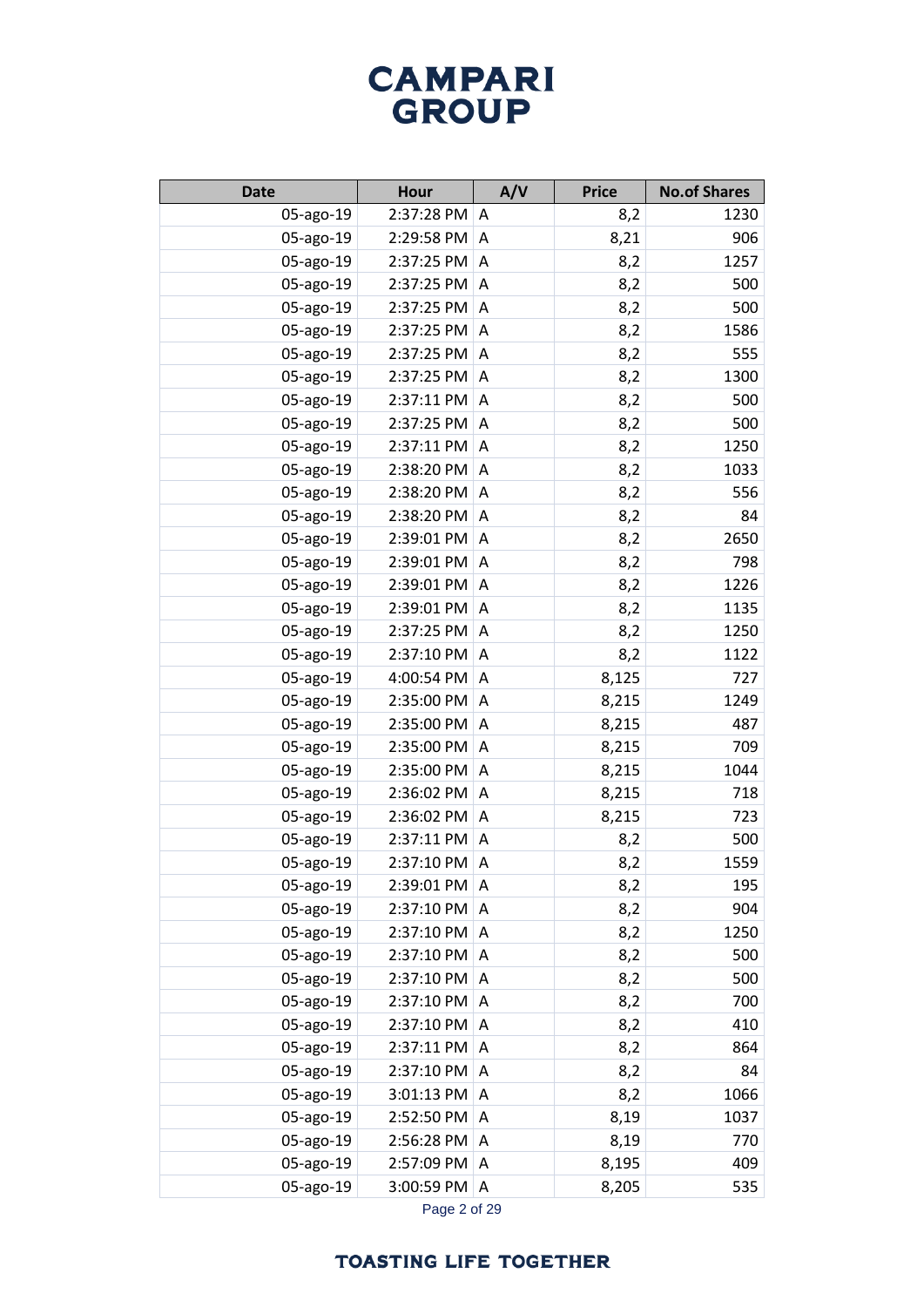| 05-ago-19 | 3:00:59 PM | A | 8,205 | 510  |
|-----------|------------|---|-------|------|
| 05-ago-19 | 3:01:13 PM | A | 8,2   | 957  |
| 05-ago-19 | 3:01:13 PM | A | 8,2   | 1351 |
| 05-ago-19 | 2:39:01 PM | A | 8,2   | 1014 |
| 05-ago-19 | 3:01:13 PM | A | 8,2   | 2095 |
| 05-ago-19 | 2:52:32 PM | A | 8,19  | 600  |
| 05-ago-19 | 3:01:13 PM | A | 8,2   | 2052 |
| 05-ago-19 | 3:01:13 PM | Α | 8,2   | 2469 |
| 05-ago-19 | 3:01:13 PM | Α | 8,195 | 803  |
| 05-ago-19 | 3:02:06 PM | Α | 8,19  | 883  |
| 05-ago-19 | 3:02:06 PM | A | 8,19  | 769  |
| 05-ago-19 | 3:02:06 PM | Α | 8,19  | 713  |
| 05-ago-19 | 3:02:06 PM | A | 8,19  | 540  |
| 05-ago-19 | 3:01:13 PM | Α | 8,2   | 2137 |
| 05-ago-19 | 2:45:51 PM | A | 8,19  | 705  |
| 05-ago-19 | 2:29:58 PM | Α | 8,21  | 769  |
| 05-ago-19 | 2:39:01 PM | A | 8,2   | 115  |
| 05-ago-19 | 2:42:32 PM | Α | 8,185 | 825  |
| 05-ago-19 | 2:42:32 PM | A | 8,185 | 1120 |
| 05-ago-19 | 2:42:35 PM | A | 8,185 | 959  |
| 05-ago-19 | 2:42:35 PM | A | 8,185 | 778  |
| 05-ago-19 | 2:42:35 PM | A | 8,185 | 830  |
| 05-ago-19 | 2:52:50 PM | A | 8,19  | 1147 |
| 05-ago-19 | 2:45:51 PM | A | 8,19  | 1233 |
| 05-ago-19 | 2:52:50 PM | A | 8,19  | 888  |
| 05-ago-19 | 2:45:51 PM | Α | 8,19  | 128  |
| 05-ago-19 | 2:45:51 PM | A | 8,19  | 986  |
| 05-ago-19 | 2:46:55 PM | A | 8,19  | 799  |
| 05-ago-19 | 2:46:55 PM | A | 8,19  | 842  |
| 05-ago-19 | 2:46:55 PM | A | 8,19  | 794  |
| 05-ago-19 | 2:48:50 PM | A | 8,19  | 1392 |
| 05-ago-19 | 2:50:02 PM | A | 8,185 | 735  |
| 05-ago-19 | 2:39:01 PM | A | 8,2   | 535  |
| 05-ago-19 | 2:45:51 PM | A | 8,19  | 636  |
| 05-ago-19 | 1:49:45 PM | Α | 8,225 | 282  |
| 05-ago-19 | 2:35:00 PM | A | 8,215 | 439  |
| 05-ago-19 | 1:46:47 PM | Α | 8,225 | 739  |
| 05-ago-19 | 1:46:47 PM | A | 8,225 | 211  |
| 05-ago-19 | 1:46:47 PM | A | 8,225 | 694  |
| 05-ago-19 | 1:46:47 PM | Α | 8,225 | 894  |
| 05-ago-19 | 1:46:47 PM | Α | 8,225 | 154  |
| 05-ago-19 | 1:46:47 PM | A | 8,225 | 357  |
| 05-ago-19 | 1:39:03 PM | Α | 8,22  | 910  |
| 05-ago-19 | 1:49:45 PM | Α | 8,225 | 638  |
| 05-ago-19 | 1:39:03 PM | Α | 8,22  | 1357 |

Page 3 of 29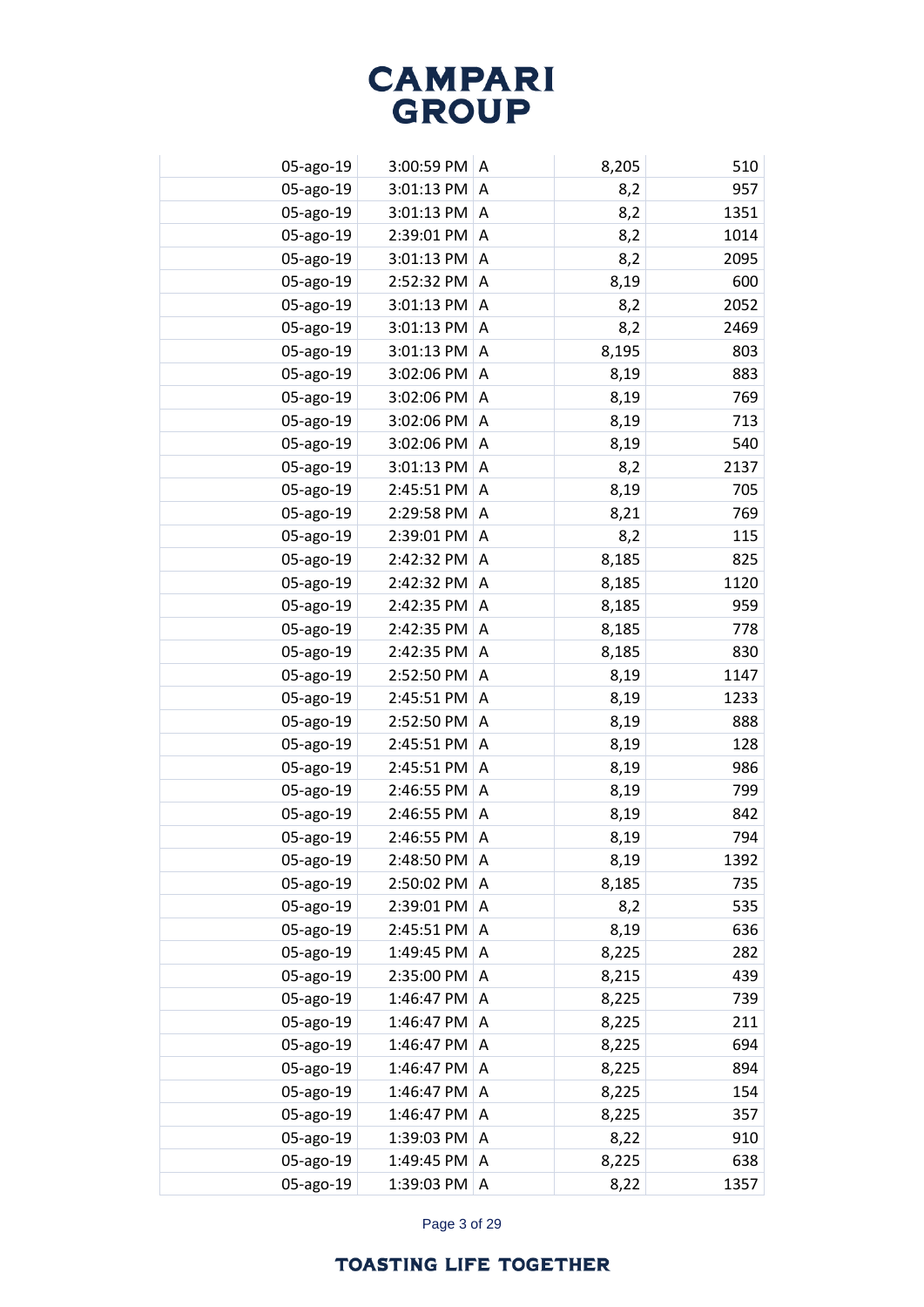| 05-ago-19 | 1:49:45 PM | A | 8,225 | 566  |
|-----------|------------|---|-------|------|
| 05-ago-19 | 1:55:06 PM | A | 8,22  | 762  |
| 05-ago-19 | 1:55:06 PM | A | 8,22  | 1183 |
| 05-ago-19 | 1:55:06 PM | A | 8,22  | 1024 |
| 05-ago-19 | 1:55:06 PM | A | 8,22  | 944  |
| 05-ago-19 | 1:55:06 PM | A | 8,22  | 830  |
| 05-ago-19 | 1:57:12 PM | A | 8,225 | 959  |
| 05-ago-19 | 1:46:47 PM | Α | 8,225 | 356  |
| 05-ago-19 | 1:33:04 PM | Α | 8,22  | 634  |
| 05-ago-19 | 1:21:30 PM | Α | 8,23  | 862  |
| 05-ago-19 | 1:24:33 PM | A | 8,23  | 22   |
| 05-ago-19 | 1:24:33 PM | Α | 8,23  | 808  |
| 05-ago-19 | 1:30:26 PM | A | 8,235 | 779  |
| 05-ago-19 | 1:30:26 PM | A | 8,235 | 829  |
| 05-ago-19 | 1:30:26 PM | A | 8,235 | 1175 |
| 05-ago-19 | 1:30:26 PM | Α | 8,235 | 1230 |
| 05-ago-19 | 1:46:47 PM | A | 8,225 | 624  |
| 05-ago-19 | 1:33:04 PM | Α | 8,22  | 17   |
| 05-ago-19 | 1:59:11 PM | A | 8,215 | 1252 |
| 05-ago-19 | 1:39:03 PM | A | 8,22  | 1145 |
| 05-ago-19 | 1:39:03 PM | A | 8,22  | 1439 |
| 05-ago-19 | 1:39:03 PM | A | 8,22  | 212  |
| 05-ago-19 | 1:39:03 PM | A | 8,22  | 54   |
| 05-ago-19 | 1:39:03 PM | A | 8,22  | 340  |
| 05-ago-19 | 1:39:03 PM | A | 8,22  | 993  |
| 05-ago-19 | 1:39:03 PM | A | 8,22  | 257  |
| 05-ago-19 | 1:30:26 PM | A | 8,235 | 1288 |
| 05-ago-19 | 2:28:58 PM | A | 8,215 | 640  |
| 05-ago-19 | 2:16:05 PM | A | 8,215 | 804  |
| 05-ago-19 | 2:24:35 PM | A | 8,215 | 227  |
| 05-ago-19 | 2:26:52 PM | A | 8,22  | 1594 |
| 05-ago-19 | 2:26:52 PM | A | 8,22  | 1268 |
| 05-ago-19 | 2:26:52 PM | A | 8,22  | 1338 |
| 05-ago-19 | 2:26:52 PM | A | 8,22  | 1083 |
| 05-ago-19 | 2:26:52 PM | Α | 8,22  | 715  |
| 05-ago-19 | 1:59:11 PM | A | 8,215 | 900  |
| 05-ago-19 | 2:28:58 PM | Α | 8,215 | 850  |
| 05-ago-19 | 2:16:05 PM | A | 8,215 | 808  |
| 05-ago-19 | 2:28:58 PM | A | 8,215 | 100  |
| 05-ago-19 | 2:29:12 PM | Α | 8,215 | 34   |
| 05-ago-19 | 2:29:12 PM | Α | 8,215 | 729  |
| 05-ago-19 | 2:29:46 PM | Α | 8,215 | 67   |
| 05-ago-19 | 2:29:55 PM | Α | 8,215 | 764  |
| 05-ago-19 | 2:29:55 PM | Α | 8,215 | 769  |
| 05-ago-19 | 2:29:58 PM | Α | 8,21  | 859  |

Page 4 of 29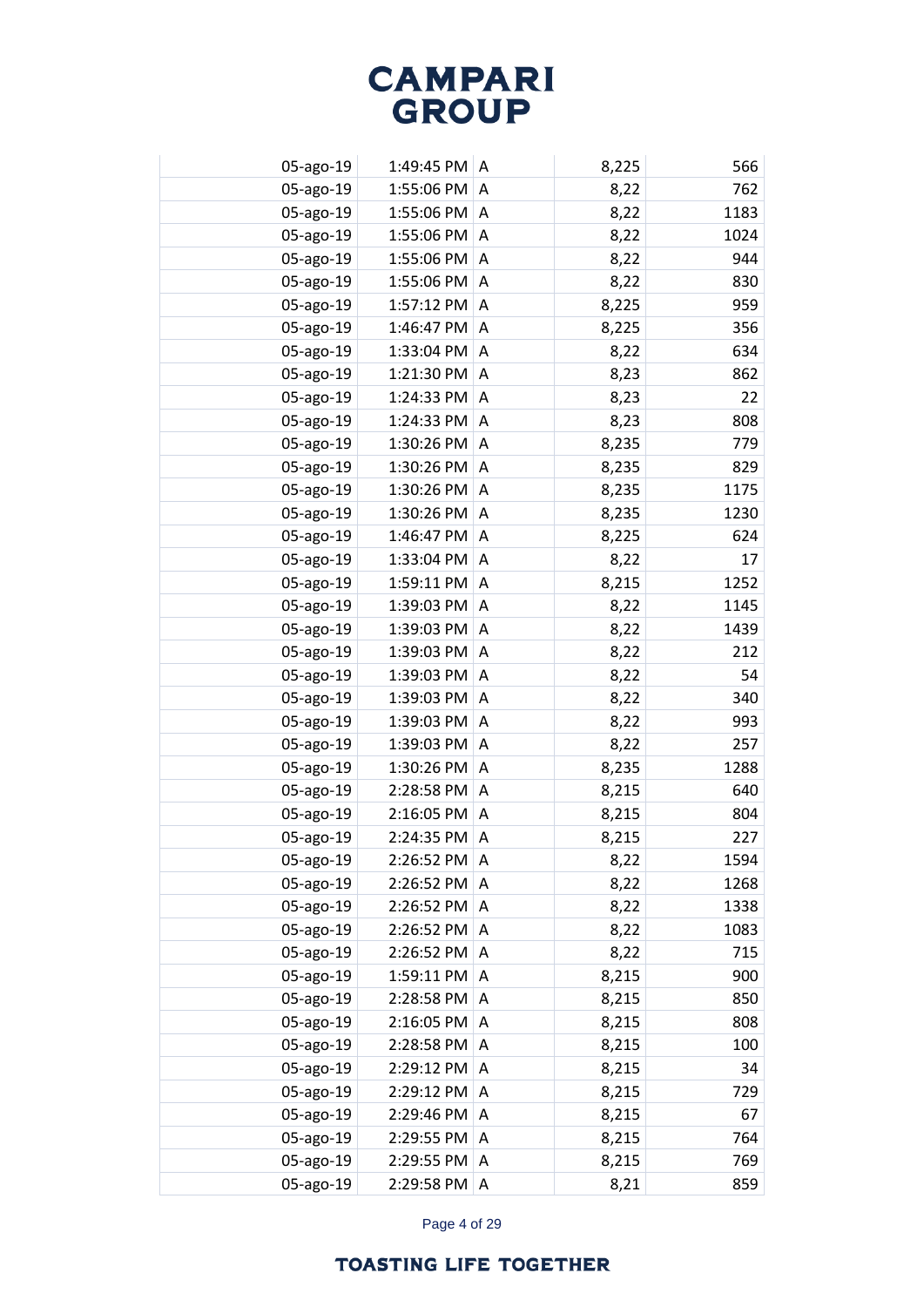| 05-ago-19 | 2:26:52 PM A |   | 8,22  | 1432 |
|-----------|--------------|---|-------|------|
| 05-ago-19 | 2:12:29 PM   | A | 8,22  | 863  |
| 05-ago-19 | 3:05:45 PM A |   | 8,175 | 782  |
| 05-ago-19 | 1:59:11 PM   | A | 8,215 | 438  |
| 05-ago-19 | 2:01:33 PM   | A | 8,215 | 319  |
| 05-ago-19 | 2:01:33 PM   | A | 8,215 | 725  |
| 05-ago-19 | 2:01:33 PM   | A | 8,215 | 1109 |
| 05-ago-19 | 2:01:33 PM   | A | 8,215 | 377  |
| 05-ago-19 | 2:12:29 PM   | A | 8,22  | 490  |
| 05-ago-19 | 2:16:05 PM   | A | 8,215 | 751  |
| 05-ago-19 | 2:12:29 PM   | A | 8,22  | 240  |
| 05-ago-19 | 2:16:05 PM   | Α | 8,215 | 479  |
| 05-ago-19 | 2:12:29 PM   | A | 8,22  | 668  |
| 05-ago-19 | 2:12:29 PM   | Α | 8,22  | 1129 |
| 05-ago-19 | 2:12:29 PM   | A | 8,22  | 884  |
| 05-ago-19 | 2:12:29 PM   | Α | 8,22  | 1676 |
| 05-ago-19 | 2:12:29 PM   | A | 8,22  | 411  |
| 05-ago-19 | 2:14:02 PM   | A | 8,215 | 765  |
| 05-ago-19 | 2:16:05 PM   | A | 8,215 | 286  |
| 05-ago-19 | 1:59:11 PM   | Α | 8,215 | 1482 |
| 05-ago-19 | 2:12:29 PM   | A | 8,22  | 1269 |
| 05-ago-19 | 3:48:45 PM   | Α | 8,125 | 755  |
| 05-ago-19 | 3:02:06 PM   | A | 8,19  | 956  |
| 05-ago-19 | 3:43:02 PM   | Α | 8,125 | 1023 |
| 05-ago-19 | 3:43:02 PM   | A | 8,125 | 710  |
| 05-ago-19 | 3:44:24 PM   | A | 8,12  | 97   |
| 05-ago-19 | 3:44:42 PM   | A | 8,12  | 4    |
| 05-ago-19 | 3:47:17 PM   | A | 8,13  | 329  |
| 05-ago-19 | 3:47:56 PM   | A | 8,13  | 500  |
| 05-ago-19 | 3:43:02 PM   | A | 8,125 | 828  |
| 05-ago-19 | 3:47:56 PM   | A | 8,13  | 885  |
| 05-ago-19 | 3:42:51 PM   | A | 8,125 | 715  |
| 05-ago-19 | 3:48:45 PM   | A | 8,125 | 846  |
| 05-ago-19 | 3:48:45 PM   | A | 8,125 | 413  |
| 05-ago-19 | 3:48:45 PM   | A | 8,125 | 968  |
| 05-ago-19 | 3:48:45 PM   | A | 8,125 | 289  |
| 05-ago-19 | 3:48:45 PM   | A | 8,125 | 826  |
| 05-ago-19 | 3:48:45 PM   | A | 8,125 | 529  |
| 05-ago-19 | 3:48:45 PM   | Α | 8,125 | 1343 |
| 05-ago-19 | 3:47:56 PM   | Α | 8,13  | 530  |
| 05-ago-19 | 3:39:42 PM   | Α | 8,125 | 470  |
| 05-ago-19 | 3:37:58 PM   | A | 8,14  | 510  |
| 05-ago-19 | 3:37:58 PM   | Α | 8,14  | 1193 |
| 05-ago-19 | 3:37:58 PM   | Α | 8,14  | 1452 |
| 05-ago-19 | 3:38:45 PM   | Α | 8,13  | 1151 |

Page 5 of 29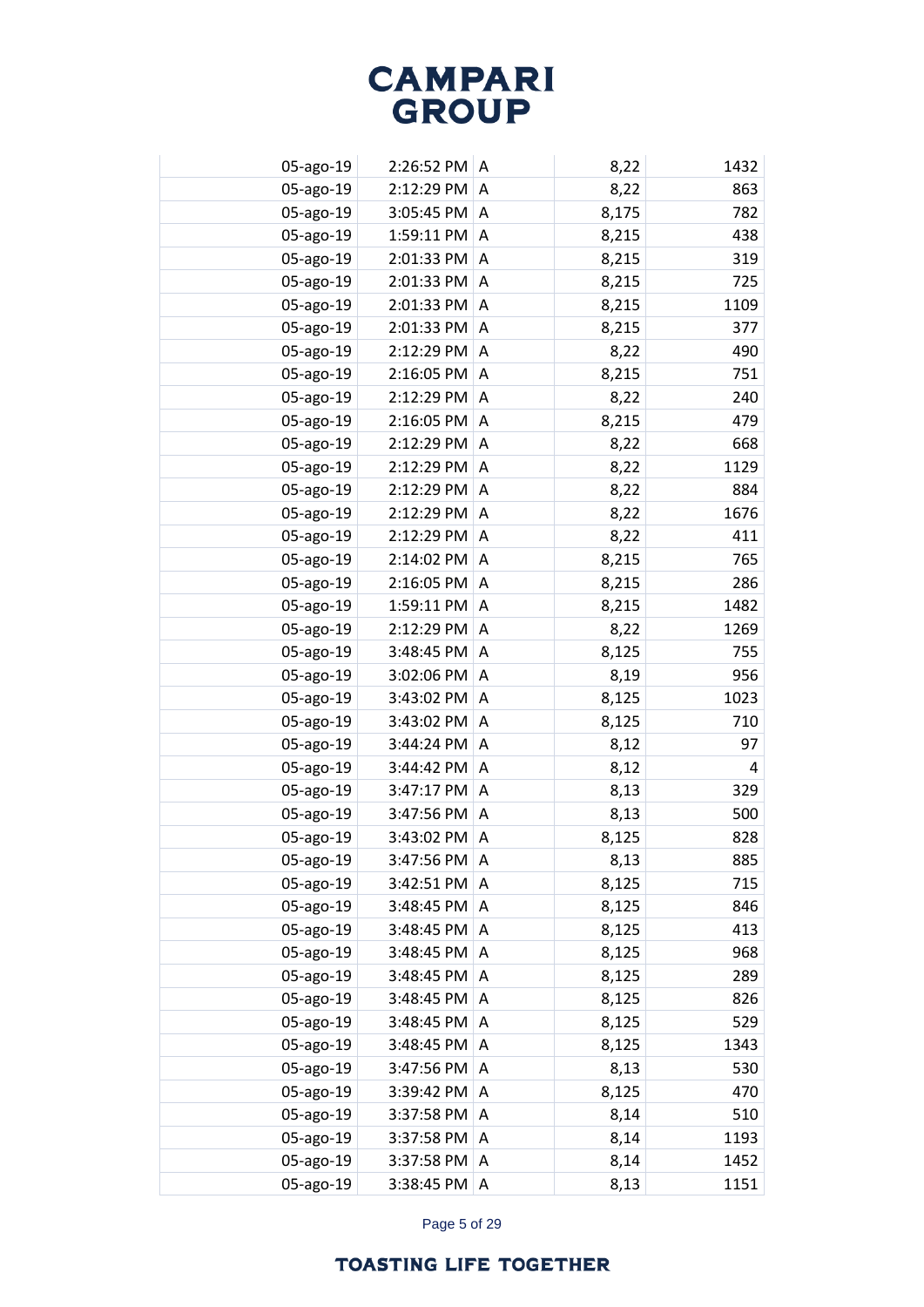| 05-ago-19 | $3:38:45$ PM $\mid$ A |   | 8,13  | 377  |
|-----------|-----------------------|---|-------|------|
| 05-ago-19 | 3:38:45 PM            | A | 8,13  | 841  |
| 05-ago-19 | $3:38:45$ PM $\mid$ A |   | 8,13  | 499  |
| 05-ago-19 | 3:43:02 PM            | A | 8,125 | 772  |
| 05-ago-19 | 3:38:59 PM            | A | 8,13  | 755  |
| 05-ago-19 | 3:48:45 PM            | A | 8,125 | 802  |
| 05-ago-19 | 3:39:42 PM            | A | 8,125 | 650  |
| 05-ago-19 | 3:39:42 PM            | A | 8,125 | 728  |
| 05-ago-19 | 3:39:42 PM            | A | 8,125 | 1497 |
| 05-ago-19 | 3:40:26 PM            | A | 8,125 | 696  |
| 05-ago-19 | 3:40:26 PM            | A | 8,125 | 447  |
| 05-ago-19 | 3:41:01 PM            | Α | 8,13  | 2223 |
| 05-ago-19 | 3:41:01 PM            | A | 8,13  | 800  |
| 05-ago-19 | 3:38:59 PM            | Α | 8,13  | 700  |
| 05-ago-19 | 3:58:08 PM            | A | 8,125 | 1010 |
| 05-ago-19 | 3:56:11 PM            | Α | 8,13  | 818  |
| 05-ago-19 | 3:56:11 PM            | A | 8,13  | 794  |
| 05-ago-19 | 3:57:30 PM            | Α | 8,13  | 2246 |
| 05-ago-19 | 3:57:30 PM            | A | 8,13  | 1250 |
| 05-ago-19 | 3:57:30 PM            | Α | 8,13  | 1460 |
| 05-ago-19 | 3:57:30 PM            | A | 8,13  | 1083 |
| 05-ago-19 | 3:57:30 PM            | Α | 8,13  | 1549 |
| 05-ago-19 | 3:48:45 PM            | A | 8,125 | 539  |
| 05-ago-19 | 3:57:30 PM            | Α | 8,13  | 1143 |
| 05-ago-19 | 3:54:59 PM            | A | 8,125 | 909  |
| 05-ago-19 | 3:58:08 PM            | A | 8,125 | 136  |
| 05-ago-19 | 3:59:18 PM            | A | 8,125 | 694  |
| 05-ago-19 | 3:59:25 PM            | A | 8,125 | 1591 |
| 05-ago-19 | 4:00:54 PM            | A | 8,125 | 829  |
| 05-ago-19 | 4:00:54 PM            | A | 8,125 | 50   |
| 05-ago-19 | 4:00:54 PM            | A | 8,125 | 773  |
| 05-ago-19 | 8:25:31 AM            | A | 8,245 | 731  |
| 05-ago-19 | 3:57:30 PM            | A | 8,13  | 1546 |
| 05-ago-19 | 3:52:24 PM            | A | 8,12  | 819  |
| 05-ago-19 | 3:37:12 PM            | A | 8,14  | 939  |
| 05-ago-19 | 3:48:45 PM            | A | 8,125 | 812  |
| 05-ago-19 | 3:50:00 PM            | A | 8,125 | 834  |
| 05-ago-19 | 3:50:00 PM            | A | 8,125 | 987  |
| 05-ago-19 | 3:50:00 PM            | Α | 8,125 | 809  |
| 05-ago-19 | 3:50:00 PM            | Α | 8,125 | 821  |
| 05-ago-19 | 3:50:00 PM            | Α | 8,125 | 674  |
| 05-ago-19 | 3:54:59 PM            | Α | 8,125 | 779  |
| 05-ago-19 | 3:52:24 PM            | Α | 8,12  | 1198 |
| 05-ago-19 | 3:54:59 PM            | Α | 8,125 | 300  |
| 05-ago-19 | 3:52:42 PM            | Α | 8,125 | 1188 |

Page 6 of 29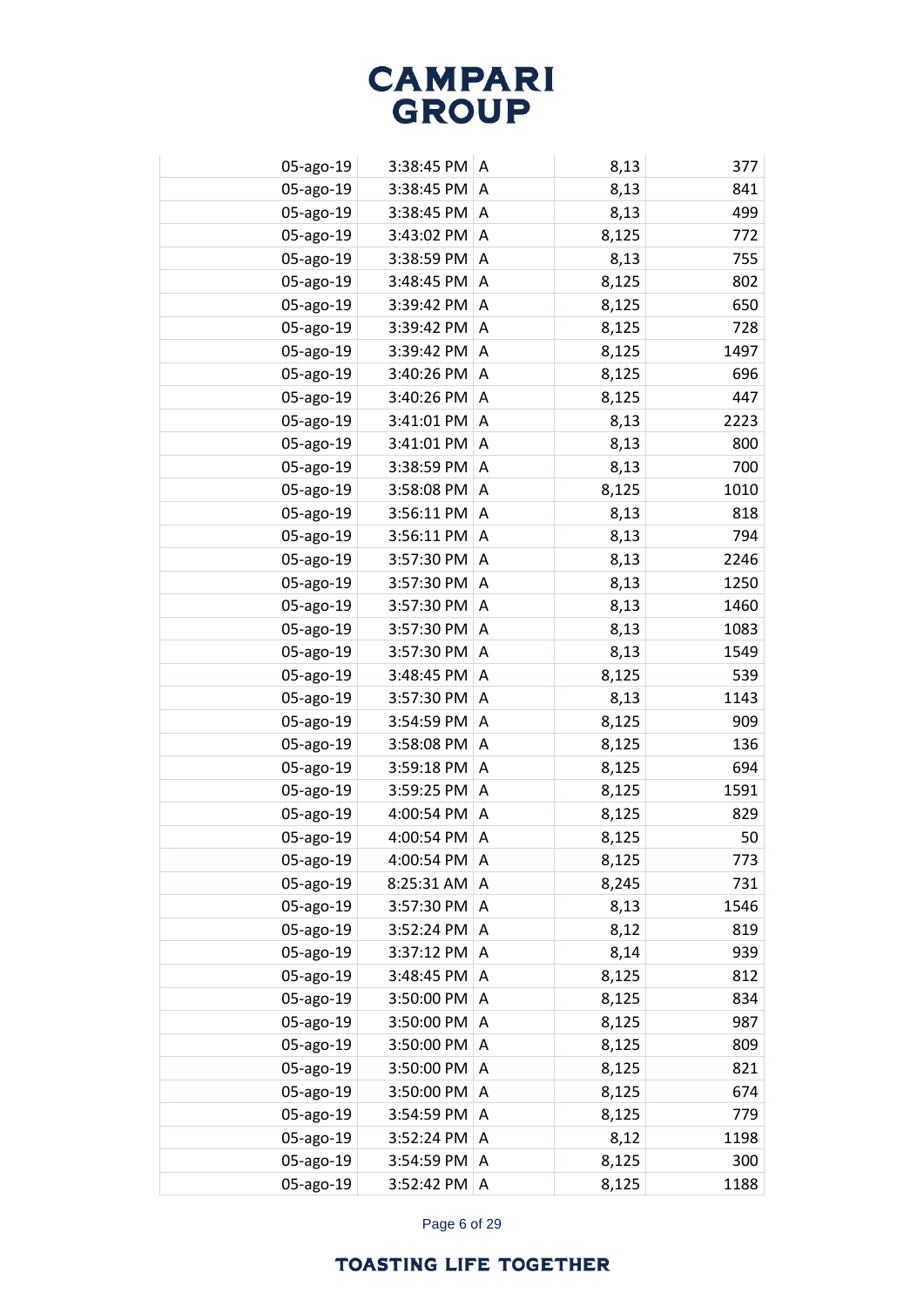| 05-ago-19 | 3:53:39 PM A |   | 8,13  | 942  |
|-----------|--------------|---|-------|------|
| 05-ago-19 | 3:53:39 PM   | A | 8,13  | 943  |
| 05-ago-19 | 3:53:39 PM A |   | 8,13  | 290  |
| 05-ago-19 | 3:53:39 PM   | A | 8,13  | 353  |
| 05-ago-19 | 3:53:39 PM   | A | 8,13  | 329  |
| 05-ago-19 | 3:54:45 PM   | Α | 8,13  | 758  |
| 05-ago-19 | 3:48:45 PM   | A | 8,125 | 753  |
| 05-ago-19 | 3:50:00 PM   | A | 8,125 | 2120 |
| 05-ago-19 | 3:23:11 PM   | A | 8,15  | 1003 |
| 05-ago-19 | 3:16:11 PM   | A | 8,16  | 790  |
| 05-ago-19 | 3:18:29 PM   | A | 8,15  | 710  |
| 05-ago-19 | 3:18:30 PM   | Α | 8,15  | 1254 |
| 05-ago-19 | 3:22:52 PM   | Α | 8,155 | 2293 |
| 05-ago-19 | 3:22:52 PM   | Α | 8,155 | 1743 |
| 05-ago-19 | 3:22:52 PM   | A | 8,155 | 1860 |
| 05-ago-19 | 3:22:52 PM   | Α | 8,155 | 1072 |
| 05-ago-19 | 3:30:04 PM   | A | 8,14  | 521  |
| 05-ago-19 | 3:22:52 PM   | Α | 8,155 | 922  |
| 05-ago-19 | 3:14:16 PM   | A | 8,165 | 837  |
| 05-ago-19 | 3:23:11 PM   | Α | 8,15  | 923  |
| 05-ago-19 | 3:23:11 PM   | A | 8,15  | 600  |
| 05-ago-19 | 3:23:11 PM   | Α | 8,15  | 1335 |
| 05-ago-19 | 3:23:11 PM   | A | 8,15  | 883  |
| 05-ago-19 | 3:23:11 PM   | Α | 8,15  | 1637 |
| 05-ago-19 | 3:25:01 PM   | A | 8,14  | 1047 |
| 05-ago-19 | 3:37:58 PM   | A | 8,14  | 500  |
| 05-ago-19 | 3:22:52 PM   | A | 8,155 | 748  |
| 05-ago-19 | 3:09:36 PM   | A | 8,175 | 121  |
| 05-ago-19 | 1:20:32 PM   | A | 8,235 | 1247 |
| 05-ago-19 | 3:06:46 PM   | A | 8,175 | 736  |
| 05-ago-19 | 3:09:36 PM   | A | 8,175 | 930  |
| 05-ago-19 | 3:09:36 PM   | A | 8,175 | 855  |
| 05-ago-19 | 3:09:36 PM   | A | 8,175 | 742  |
| 05-ago-19 | 3:09:36 PM   | A | 8,175 | 293  |
| 05-ago-19 | 3:09:36 PM   | A | 8,175 | 1026 |
| 05-ago-19 | 3:14:16 PM   | A | 8,165 | 1053 |
| 05-ago-19 | 3:09:36 PM   | Α | 8,175 | 848  |
| 05-ago-19 | 3:14:16 PM   | A | 8,165 | 1433 |
| 05-ago-19 | 3:09:36 PM   | Α | 8,175 | 79   |
| 05-ago-19 | 3:09:36 PM   | Α | 8,175 | 409  |
| 05-ago-19 | 3:13:27 PM   | Α | 8,17  | 714  |
| 05-ago-19 | 3:13:27 PM   | A | 8,17  | 805  |
| 05-ago-19 | 3:14:16 PM   | A | 8,165 | 405  |
| 05-ago-19 | 3:14:16 PM   | Α | 8,165 | 1342 |
| 05-ago-19 | 3:14:16 PM   | Α | 8,165 | 819  |

Page 7 of 29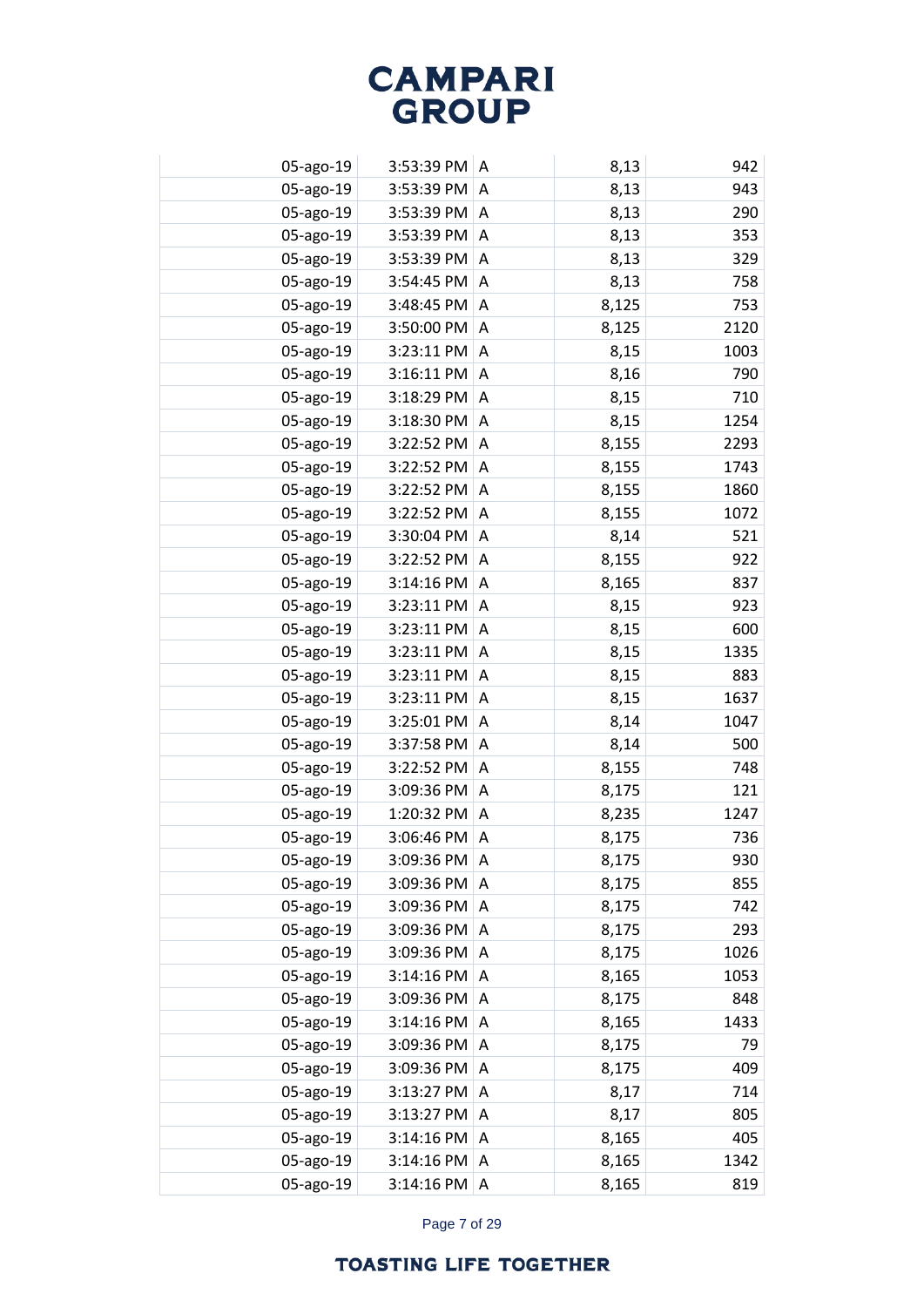| 05-ago-19 | 3:30:04 PM  | A | 8,14  | 632  |
|-----------|-------------|---|-------|------|
| 05-ago-19 | 3:09:36 PM  | A | 8,175 | 672  |
| 05-ago-19 | 3:36:12 PM  | A | 8,135 | 1016 |
| 05-ago-19 | 3:34:43 PM  | A | 8,135 | 113  |
| 05-ago-19 | 3:34:43 PM  | A | 8,135 | 787  |
| 05-ago-19 | 3:34:57 PM  | A | 8,13  | 1826 |
| 05-ago-19 | 3:34:57 PM  | A | 8,13  | 956  |
| 05-ago-19 | 3:34:58 PM  | Α | 8,13  | 874  |
| 05-ago-19 | 3:34:58 PM  | Α | 8,13  | 500  |
| 05-ago-19 | 3:35:08 PM  | Α | 8,13  | 1814 |
| 05-ago-19 | 3:30:04 PM  | Α | 8,14  | 307  |
| 05-ago-19 | 3:35:08 PM  | Α | 8,13  | 719  |
| 05-ago-19 | 3:34:28 PM  | A | 8,14  | 882  |
| 05-ago-19 | 3:37:12 PM  | Α | 8,14  | 1207 |
| 05-ago-19 | 3:37:12 PM  | Α | 8,14  | 361  |
| 05-ago-19 | 3:37:12 PM  | Α | 8,14  | 450  |
| 05-ago-19 | 3:37:12 PM  | A | 8,14  | 680  |
| 05-ago-19 | 3:37:12 PM  | Α | 8,14  | 536  |
| 05-ago-19 | 3:37:12 PM  | A | 8,14  | 2080 |
| 05-ago-19 | 3:02:06 PM  | A | 8,19  | 388  |
| 05-ago-19 | 3:35:08 PM  | A | 8,13  | 2077 |
| 05-ago-19 | 3:33:25 PM  | A | 8,14  | 1361 |
| 05-ago-19 | 3:30:32 PM  | A | 8,14  | 635  |
| 05-ago-19 | 3:30:32 PM  | A | 8,14  | 104  |
| 05-ago-19 | 3:30:32 PM  | A | 8,14  | 826  |
| 05-ago-19 | 3:30:51 PM  | Α | 8,145 | 1250 |
| 05-ago-19 | 3:30:51 PM  | A | 8,145 | 1467 |
| 05-ago-19 | 3:30:51 PM  | A | 8,145 | 270  |
| 05-ago-19 | 3:31:55 PM  | A | 8,145 | 173  |
| 05-ago-19 | 3:34:43 PM  | A | 8,135 | 515  |
| 05-ago-19 | 3:32:44 PM  | A | 8,145 | 723  |
| 05-ago-19 | 3:34:43 PM  | A | 8,135 | 500  |
| 05-ago-19 | 3:33:25 PM  | A | 8,14  | 1015 |
| 05-ago-19 | 3:33:25 PM  | A | 8,14  | 535  |
| 05-ago-19 | 3:33:25 PM  | Α | 8,14  | 207  |
| 05-ago-19 | 3:33:25 PM  | A | 8,14  | 880  |
| 05-ago-19 | 3:33:25 PM  | Α | 8,14  | 711  |
| 05-ago-19 | 3:33:26 PM  | A | 8,14  | 1165 |
| 05-ago-19 | 3:33:53 PM  | Α | 8,14  | 712  |
| 05-ago-19 | 3:37:58 PM  | Α | 8,14  | 500  |
| 05-ago-19 | 3:31:55 PM  | Α | 8,145 | 692  |
| 05-ago-19 | 10:00:58 AM | Α | 8,215 | 542  |
| 05-ago-19 | 10:42:37 AM | Α | 8,22  | 814  |
| 05-ago-19 | 9:50:44 AM  | Α | 8,22  | 759  |
| 05-ago-19 | 9:55:06 AM  | Α | 8,22  | 153  |

Page 8 of 29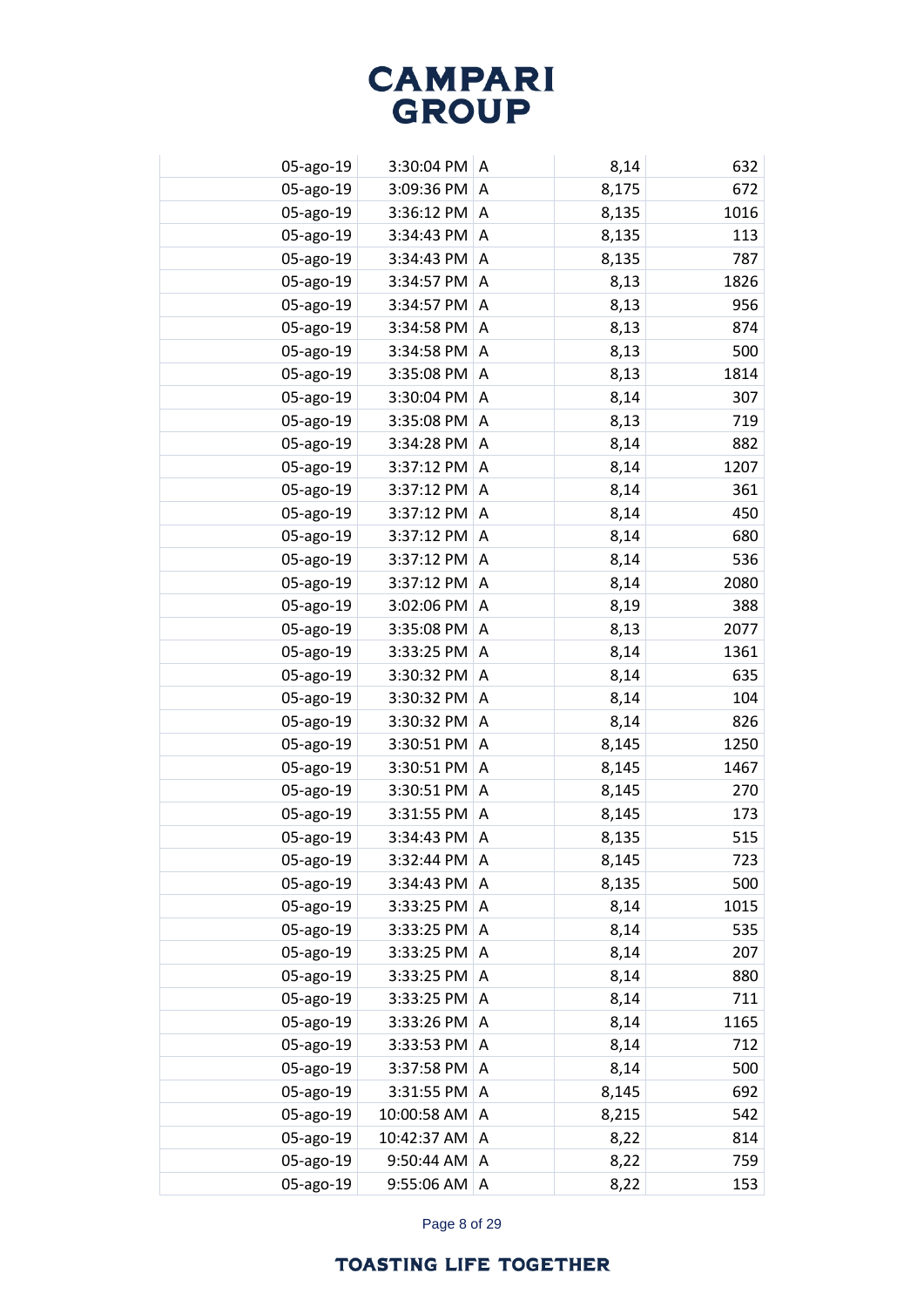| 05-ago-19 | $9:55:06$ AM   A |   | 8,22  | 1139 |
|-----------|------------------|---|-------|------|
| 05-ago-19 | 9:55:06 AM       | A | 8,22  | 1020 |
| 05-ago-19 | $9:55:06$ AM   A |   | 8,22  | 641  |
| 05-ago-19 | 9:55:06 AM       | A | 8,22  | 218  |
| 05-ago-19 | 9:50:43 AM       | A | 8,22  | 523  |
| 05-ago-19 | 9:57:11 AM       | A | 8,215 | 745  |
| 05-ago-19 | 9:49:37 AM       | A | 8,22  | 1501 |
| 05-ago-19 | 10:00:58 AM      | A | 8,215 | 372  |
| 05-ago-19 | 10:00:58 AM      | A | 8,215 | 360  |
| 05-ago-19 | 10:00:58 AM      | A | 8,215 | 725  |
| 05-ago-19 | 10:00:58 AM      | A | 8,215 | 688  |
| 05-ago-19 | 10:00:58 AM      | A | 8,215 | 220  |
| 05-ago-19 | 10:00:58 AM      | A | 8,215 | 754  |
| 05-ago-19 | 10:01:14 AM      | Α | 8,2   | 716  |
| 05-ago-19 | 9:55:06 AM       | A | 8,22  | 739  |
| 05-ago-19 | 9:35:56 AM       | Α | 8,22  | 831  |
| 05-ago-19 | 9:29:07 AM       | A | 8,19  | 759  |
| 05-ago-19 | 9:35:56 AM       | A | 8,22  | 912  |
| 05-ago-19 | 9:35:56 AM       | A | 8,22  | 651  |
| 05-ago-19 | 9:35:56 AM       | Α | 8,22  | 925  |
| 05-ago-19 | 9:35:56 AM       | A | 8,22  | 279  |
| 05-ago-19 | 9:35:56 AM       | Α | 8,22  | 1473 |
| 05-ago-19 | 9:35:56 AM       | A | 8,22  | 1538 |
| 05-ago-19 | 9:50:44 AM       | Α | 8,22  | 835  |
| 05-ago-19 | 9:35:56 AM       | A | 8,22  | 112  |
| 05-ago-19 | 10:06:09 AM      | A | 8,2   | 1191 |
| 05-ago-19 | 9:35:56 AM       | A | 8,22  | 924  |
| 05-ago-19 | 9:39:36 AM       | A | 8,225 | 889  |
| 05-ago-19 | 9:39:36 AM       | A | 8,225 | 745  |
| 05-ago-19 | 9:39:36 AM       | A | 8,225 | 1169 |
| 05-ago-19 | 9:39:36 AM       | A | 8,225 | 869  |
| 05-ago-19 | 9:39:36 AM       | Α | 8,225 | 725  |
| 05-ago-19 | 9:47:19 AM       | A | 8,225 | 885  |
| 05-ago-19 | 9:35:56 AM       | A | 8,22  | 708  |
| 05-ago-19 | 10:30:48 AM      | A | 8,215 | 1021 |
| 05-ago-19 | 10:18:42 AM      | A | 8,2   | 710  |
| 05-ago-19 | 10:19:57 AM      | A | 8,19  | 131  |
| 05-ago-19 | 10:19:57 AM      | A | 8,19  | 598  |
| 05-ago-19 | 10:22:02 AM      | Α | 8,185 | 720  |
| 05-ago-19 | 10:23:20 AM      | Α | 8,19  | 908  |
| 05-ago-19 | 10:23:20 AM      | Α | 8,19  | 999  |
| 05-ago-19 | 10:30:48 AM      | A | 8,215 | 1910 |
| 05-ago-19 | 10:01:14 AM      | Α | 8,2   | 795  |
| 05-ago-19 | 10:30:48 AM      | Α | 8,215 | 1730 |
| 05-ago-19 | 10:16:04 AM      | Α | 8,2   | 744  |

Page 9 of 29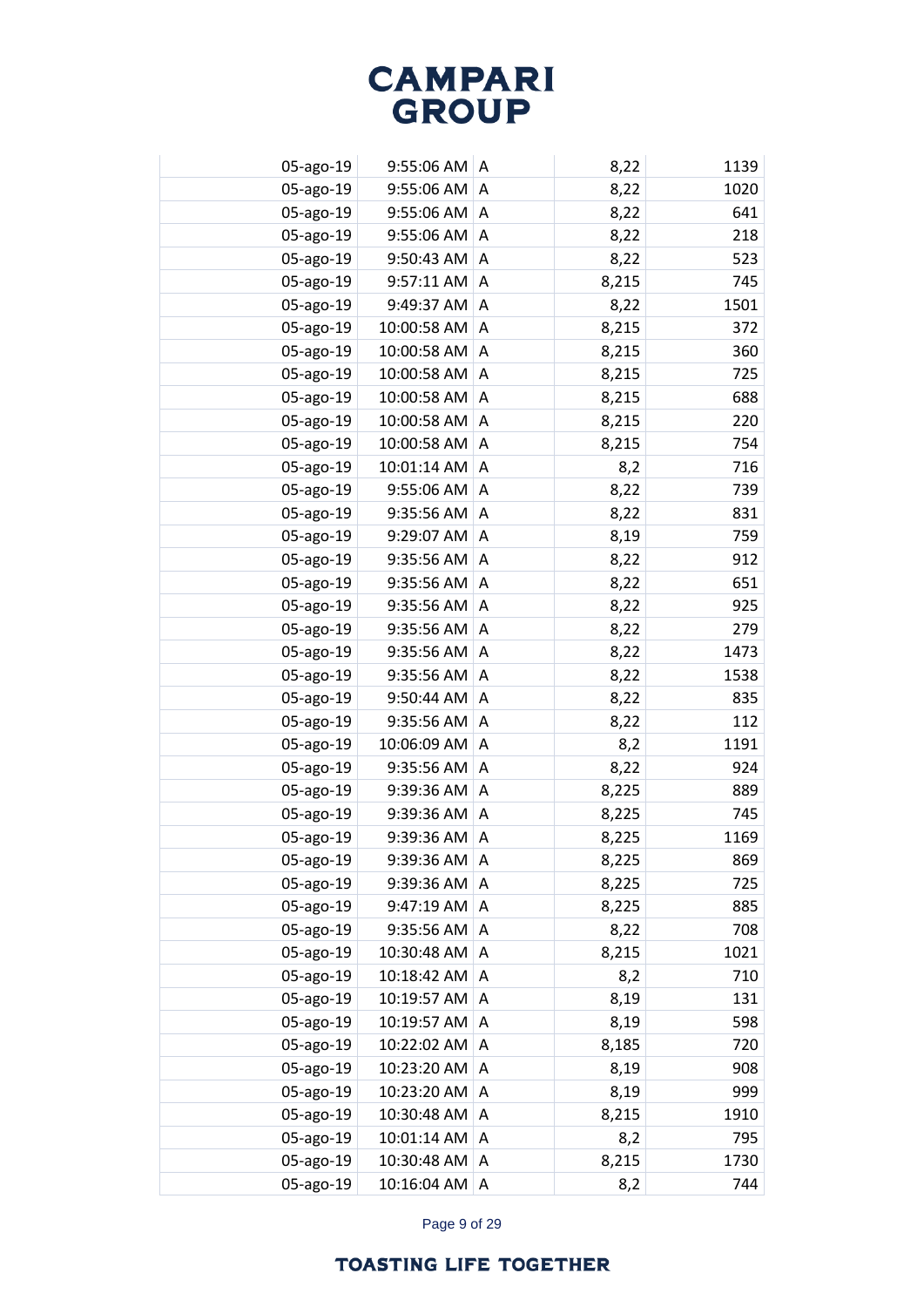| 05-ago-19 | 10:30:48 AM   A |   | 8,215 | 1119 |
|-----------|-----------------|---|-------|------|
| 05-ago-19 | 10:32:21 AM     | A | 8,215 | 643  |
| 05-ago-19 | 10:36:19 AM A   |   | 8,21  | 224  |
| 05-ago-19 | 10:36:19 AM     | A | 8,21  | 839  |
| 05-ago-19 | 10:36:19 AM     | A | 8,21  | 994  |
| 05-ago-19 | 10:36:19 AM     | A | 8,21  | 1006 |
| 05-ago-19 | 1:21:30 PM      | A | 8,23  | 956  |
| 05-ago-19 | 10:30:48 AM     | A | 8,215 | 1360 |
| 05-ago-19 | 10:11:31 AM     | A | 8,2   | 1251 |
| 05-ago-19 | 9:27:23 AM      | A | 8,19  | 808  |
| 05-ago-19 | 10:06:09 AM     | A | 8,2   | 712  |
| 05-ago-19 | 10:06:09 AM     | Α | 8,2   | 736  |
| 05-ago-19 | 10:11:31 AM     | Α | 8,205 | 644  |
| 05-ago-19 | 10:11:31 AM     | Α | 8,205 | 1519 |
| 05-ago-19 | 10:11:31 AM     | A | 8,205 | 260  |
| 05-ago-19 | 10:11:31 AM     | Α | 8,205 | 1526 |
| 05-ago-19 | 10:17:22 AM     | A | 8,2   | 459  |
| 05-ago-19 | 10:11:31 AM     | A | 8,205 | 1465 |
| 05-ago-19 | 10:16:04 AM     | A | 8,2   | 103  |
| 05-ago-19 | 10:11:31 AM     | Α | 8,2   | 762  |
| 05-ago-19 | 10:11:31 AM     | A | 8,2   | 468  |
| 05-ago-19 | 10:11:31 AM     | Α | 8,2   | 949  |
| 05-ago-19 | 10:14:58 AM     | A | 8,2   | 183  |
| 05-ago-19 | 10:14:58 AM     | Α | 8,2   | 586  |
| 05-ago-19 | 10:14:58 AM     | A | 8,2   | 728  |
| 05-ago-19 | 10:14:58 AM     | A | 8,2   | 19   |
| 05-ago-19 | 10:01:14 AM     | A | 8,2   | 1526 |
| 05-ago-19 | 10:11:31 AM     | A | 8,205 | 1454 |
| 05-ago-19 | 8:49:44 AM      | A | 8,235 | 1030 |
| 05-ago-19 | 8:40:13 AM      | A | 8,235 | 1317 |
| 05-ago-19 | 8:40:13 AM      | A | 8,235 | 792  |
| 05-ago-19 | 8:41:36 AM      | Α | 8,235 | 327  |
| 05-ago-19 | 8:41:36 AM      | A | 8,235 | 590  |
| 05-ago-19 | 8:42:26 AM      | A | 8,235 | 63   |
| 05-ago-19 | 8:42:56 AM      | A | 8,24  | 656  |
| 05-ago-19 | 8:45:44 AM      | A | 8,24  | 907  |
| 05-ago-19 | 8:55:36 AM      | A | 8,225 | 737  |
| 05-ago-19 | 8:49:44 AM      | A | 8,235 | 1080 |
| 05-ago-19 | 8:32:58 AM      | Α | 8,26  | 865  |
| 05-ago-19 | 8:50:36 AM      | Α | 8,24  | 1920 |
| 05-ago-19 | 8:53:30 AM      | Α | 8,225 | 795  |
| 05-ago-19 | 8:55:23 AM      | Α | 8,225 | 229  |
| 05-ago-19 | 8:55:34 AM      | Α | 8,225 | 111  |
| 05-ago-19 | 8:55:36 AM      | Α | 8,225 | 185  |
| 05-ago-19 | 8:55:36 AM      | Α | 8,225 | 665  |

Page 10 of 29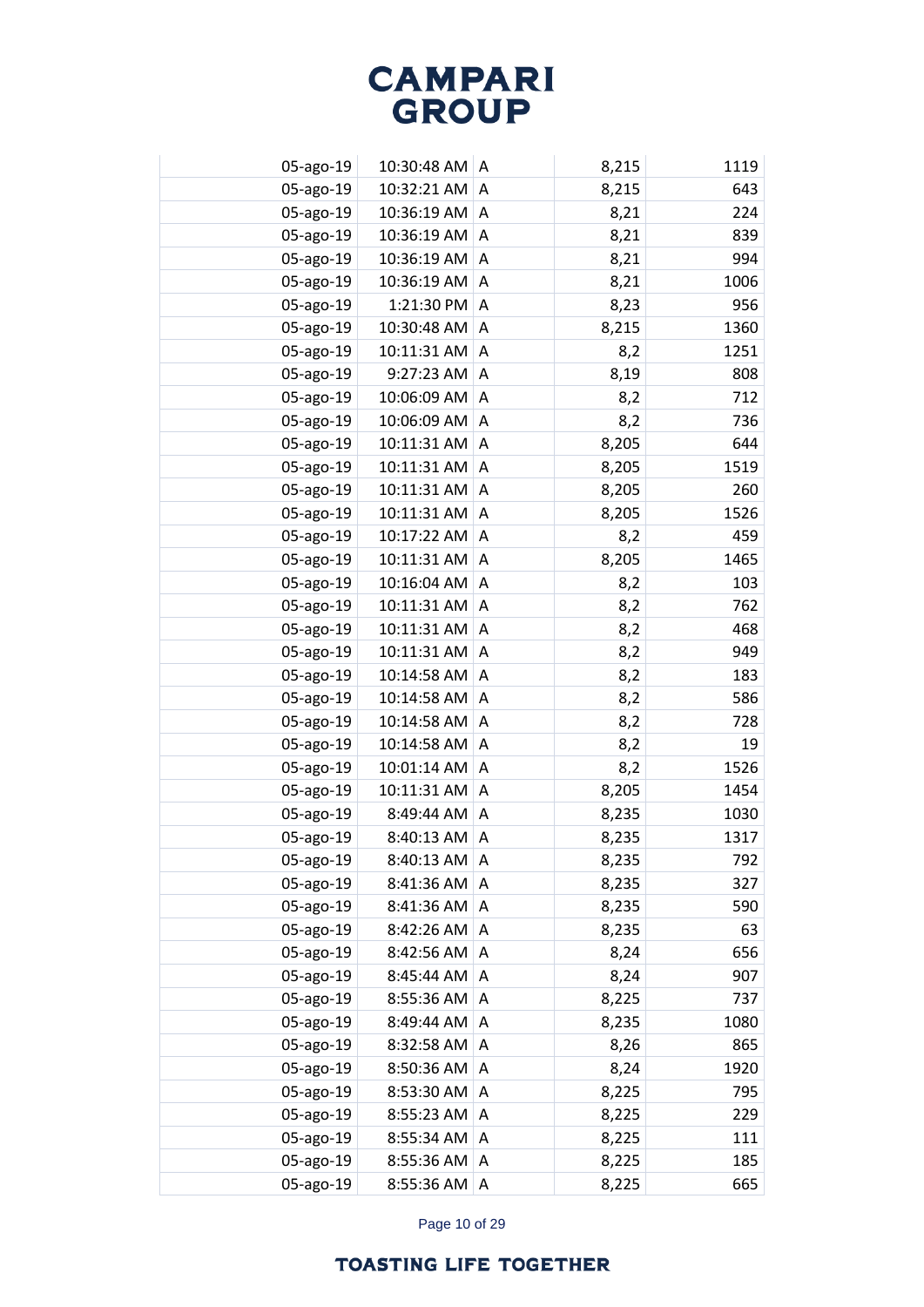| 05-ago-19 | $9:27:23$ AM A |   | 8,19  | 821  |
|-----------|----------------|---|-------|------|
| 05-ago-19 | 8:46:14 AM     | A | 8,24  | 884  |
| 05-ago-19 | 8:31:10 AM     | A | 8,26  | 1986 |
| 05-ago-19 | 8:25:31 AM     | A | 8,245 | 169  |
| 05-ago-19 | 8:25:31 AM     | A | 8,245 | 504  |
| 05-ago-19 | 8:25:31 AM     | A | 8,245 | 557  |
| 05-ago-19 | 8:27:23 AM     | A | 8,255 | 658  |
| 05-ago-19 | 8:27:23 AM     | A | 8,255 | 1566 |
| 05-ago-19 | 8:27:47 AM     | A | 8,255 | 2169 |
| 05-ago-19 | 8:27:47 AM     | A | 8,255 | 1906 |
| 05-ago-19 | 8:38:32 AM     | A | 8,25  | 713  |
| 05-ago-19 | 8:31:10 AM     | Α | 8,26  | 846  |
| 05-ago-19 | 8:38:32 AM     | Α | 8,25  | 769  |
| 05-ago-19 | 8:32:00 AM     | Α | 8,255 | 1018 |
| 05-ago-19 | 8:32:00 AM     | A | 8,255 | 1221 |
| 05-ago-19 | 8:32:00 AM     | Α | 8,255 | 897  |
| 05-ago-19 | 8:32:00 AM     | A | 8,255 | 742  |
| 05-ago-19 | 8:32:00 AM     | Α | 8,25  | 710  |
| 05-ago-19 | 8:32:00 AM     | A | 8,25  | 580  |
| 05-ago-19 | 8:32:58 AM     | Α | 8,26  | 1170 |
| 05-ago-19 | 8:57:27 AM     | A | 8,21  | 1419 |
| 05-ago-19 | 8:27:47 AM     | Α | 8,255 | 1798 |
| 05-ago-19 | 9:15:52 AM     | A | 8,2   | 1470 |
| 05-ago-19 | 9:13:59 AM     | Α | 8,195 | 1224 |
| 05-ago-19 | 9:13:59 AM     | A | 8,195 | 1564 |
| 05-ago-19 | 9:13:59 AM     | A | 8,2   | 117  |
| 05-ago-19 | 9:13:59 AM     | A | 8,2   | 1000 |
| 05-ago-19 | 9:13:59 AM     | A | 8,2   | 500  |
| 05-ago-19 | 9:13:59 AM     | A | 8,2   | 500  |
| 05-ago-19 | 9:13:59 AM     | A | 8,2   | 500  |
| 05-ago-19 | 8:55:36 AM     | A | 8,225 | 650  |
| 05-ago-19 | 9:14:04 AM     | Α | 8,19  | 843  |
| 05-ago-19 | 9:13:59 AM     | A | 8,195 | 594  |
| 05-ago-19 | 9:18:57 AM     | A | 8,185 | 724  |
| 05-ago-19 | 9:23:12 AM     | A | 8,19  | 711  |
| 05-ago-19 | 9:23:12 AM     | A | 8,19  | 947  |
| 05-ago-19 | 9:23:12 AM     | Α | 8,19  | 799  |
| 05-ago-19 | 9:23:12 AM     | A | 8,19  | 750  |
| 05-ago-19 | 9:26:00 AM     | A | 8,19  | 739  |
| 05-ago-19 | 10:42:42 AM    | Α | 8,22  | 842  |
| 05-ago-19 | 9:13:59 AM     | Α | 8,2   | 80   |
| 05-ago-19 | 9:11:31 AM     | Α | 8,205 | 153  |
| 05-ago-19 | 8:59:52 AM     | Α | 8,22  | 800  |
| 05-ago-19 | 9:00:48 AM     | Α | 8,22  | 788  |
| 05-ago-19 | 9:00:48 AM     | Α | 8,22  | 755  |
|           |                |   |       |      |

Page 11 of 29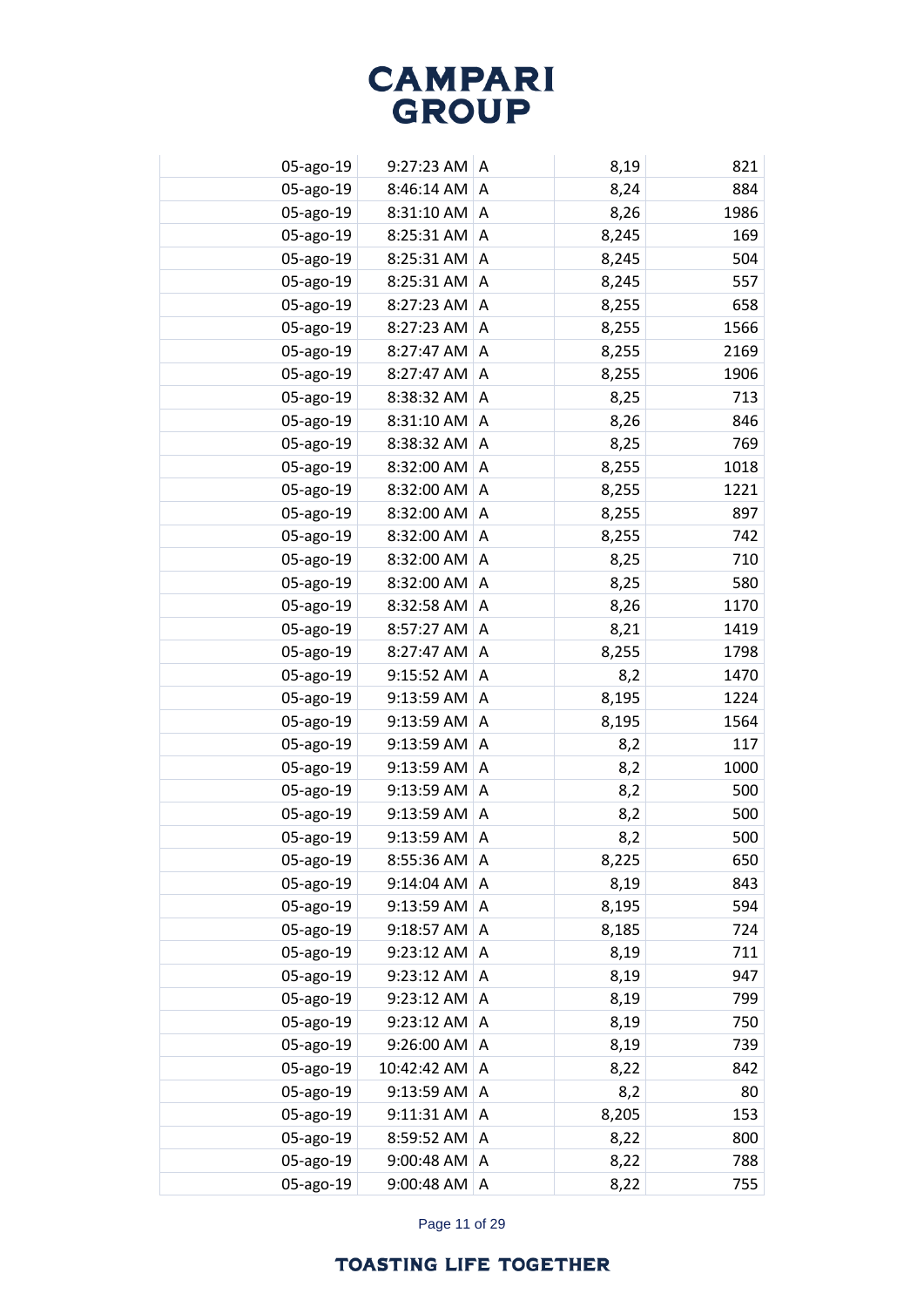| 05-ago-19 | 9:02:04 AM   A |   | 8,22  | 704  |
|-----------|----------------|---|-------|------|
| 05-ago-19 | 9:02:05 AM     | A | 8,21  | 712  |
| 05-ago-19 | 9:03:47 AM     | Α | 8,205 | 754  |
| 05-ago-19 | 9:06:10 AM     | A | 8,205 | 1407 |
| 05-ago-19 | 9:13:59 AM     | A | 8,195 | 827  |
| 05-ago-19 | 9:06:10 AM     | A | 8,205 | 1313 |
| 05-ago-19 | 9:13:59 AM     | A | 8,195 | 406  |
| 05-ago-19 | 9:11:31 AM     | A | 8,205 | 433  |
| 05-ago-19 | 9:11:31 AM     | A | 8,205 | 330  |
| 05-ago-19 | 9:13:31 AM     | A | 8,205 | 733  |
| 05-ago-19 | 9:13:59 AM     | A | 8,195 | 500  |
| 05-ago-19 | 9:13:59 AM     | A | 8,195 | 444  |
| 05-ago-19 | 9:13:59 AM     | Α | 8,195 | 1104 |
| 05-ago-19 | 9:13:59 AM     | A | 8,195 | 296  |
| 05-ago-19 | 9:27:23 AM     | A | 8,19  | 1046 |
| 05-ago-19 | 9:06:10 AM     | Α | 8,205 | 1533 |
| 05-ago-19 | 12:28:54 PM    | Α | 8,185 | 74   |
| 05-ago-19 | 10:36:19 AM    | Α | 8,21  | 777  |
| 05-ago-19 | 12:18:58 PM    | A | 8,2   | 1016 |
| 05-ago-19 | 12:18:58 PM    | Α | 8,2   | 351  |
| 05-ago-19 | 12:18:58 PM    | A | 8,2   | 802  |
| 05-ago-19 | 12:21:55 PM    | Α | 8,195 | 1583 |
| 05-ago-19 | 12:22:44 PM    | A | 8,195 | 732  |
| 05-ago-19 | 12:22:44 PM    | Α | 8,195 | 840  |
| 05-ago-19 | 12:18:58 PM    | A | 8,2   | 961  |
| 05-ago-19 | 12:28:30 PM    | Α | 8,185 | 65   |
| 05-ago-19 | 12:18:58 PM    | A | 8,2   | 593  |
| 05-ago-19 | 12:31:02 PM    | A | 8,195 | 886  |
| 05-ago-19 | 12:32:10 PM    | A | 8,195 | 150  |
| 05-ago-19 | 12:32:23 PM    | Α | 8,195 | 72   |
| 05-ago-19 | 12:32:44 PM    | A | 8,195 | 62   |
| 05-ago-19 | 12:33:06 PM    | Α | 8,195 | 62   |
| 05-ago-19 | 12:33:28 PM    | A | 8,195 | 65   |
| 05-ago-19 | 12:33:50 PM    | A | 8,195 | 62   |
| 05-ago-19 | 12:28:09 PM    | A | 8,185 | 21   |
| 05-ago-19 | 12:07:03 PM    | A | 8,2   | 994  |
| 05-ago-19 | 11:56:11 AM    | A | 8,195 | 835  |
| 05-ago-19 | 11:56:11 AM    | A | 8,195 | 720  |
| 05-ago-19 | 11:56:11 AM    | A | 8,195 | 717  |
| 05-ago-19 | 11:59:27 AM    | A | 8,19  | 840  |
| 05-ago-19 | 11:59:27 AM    | Α | 8,19  | 721  |
| 05-ago-19 | 11:59:27 AM    | A | 8,19  | 834  |
| 05-ago-19 | 12:03:38 PM    | A | 8,2   | 956  |
| 05-ago-19 | 12:18:58 PM    | A | 8,2   | 866  |
| 05-ago-19 | 12:03:38 PM    | Α | 8,2   | 916  |

Page 12 of 29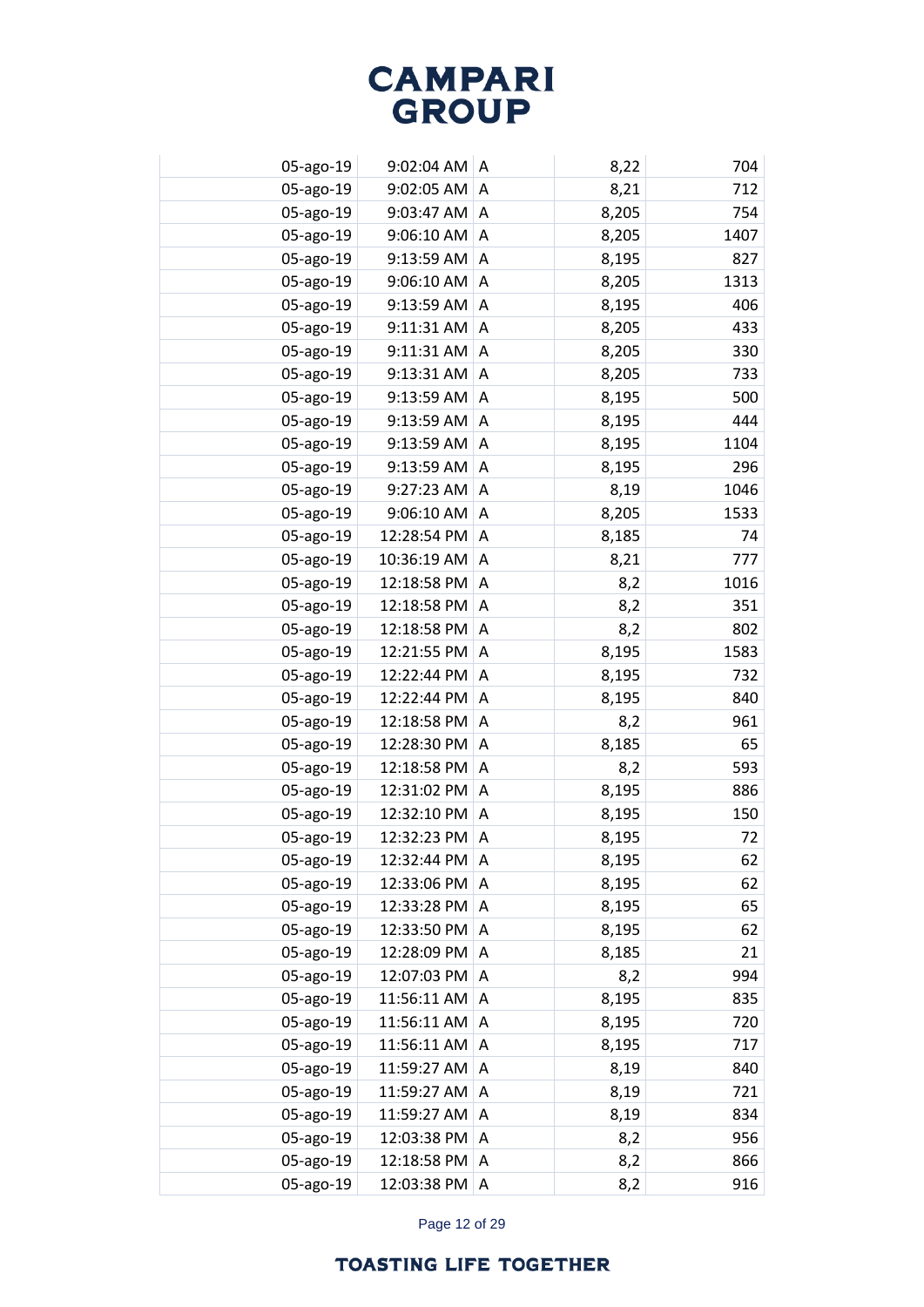| 05-ago-19 | 12:35:04 PM | A | 8,195 | 65           |
|-----------|-------------|---|-------|--------------|
| 05-ago-19 | 12:07:03 PM | A | 8,2   | 957          |
| 05-ago-19 | 12:07:03 PM | A | 8,2   | 797          |
| 05-ago-19 | 12:07:03 PM | A | 8,2   | 795          |
| 05-ago-19 | 12:07:03 PM | A | 8,2   | 997          |
| 05-ago-19 | 12:09:12 PM | A | 8,195 | 746          |
| 05-ago-19 | 12:09:12 PM | A | 8,195 | 657          |
| 05-ago-19 | 12:17:14 PM | Α | 8,2   | 105          |
| 05-ago-19 | 12:03:38 PM | Α | 8,2   | 1100         |
| 05-ago-19 | 1:04:51 PM  | Α | 8,235 | 1057         |
| 05-ago-19 | 12:57:36 PM | A | 8,225 | 30           |
| 05-ago-19 | 1:03:34 PM  | Α | 8,24  | 820          |
| 05-ago-19 | 1:04:50 PM  | A | 8,24  | 947          |
| 05-ago-19 | 1:04:50 PM  | Α | 8,24  | 771          |
| 05-ago-19 | 1:04:50 PM  | Α | 8,24  | 904          |
| 05-ago-19 | 1:04:50 PM  | Α | 8,24  | 721          |
| 05-ago-19 | 1:04:50 PM  | A | 8,24  | 1154         |
| 05-ago-19 | 12:34:16 PM | Α | 8,195 | 76           |
| 05-ago-19 | 1:04:51 PM  | A | 8,235 | 415          |
| 05-ago-19 | 12:57:36 PM | A | 8,225 | 1679         |
| 05-ago-19 | 1:04:51 PM  | A | 8,235 | 692          |
| 05-ago-19 | 1:08:30 PM  | A | 8,24  | 915          |
| 05-ago-19 | 1:08:30 PM  | A | 8,24  | 731          |
| 05-ago-19 | 1:12:24 PM  | A | 8,24  | 740          |
| 05-ago-19 | 1:13:29 PM  | A | 8,24  | 722          |
| 05-ago-19 | 1:13:29 PM  | Α | 8,24  | 791          |
| 05-ago-19 | 4:00:54 PM  | A | 8,125 | 717          |
| 05-ago-19 | 1:04:51 PM  | A | 8,24  | 750          |
| 05-ago-19 | 12:57:35 PM | A | 8,225 | 1064         |
| 05-ago-19 | 11:53:35 AM | A | 8,2   | 889          |
| 05-ago-19 | 12:54:13 PM | A | 8,225 | 1644         |
| 05-ago-19 | 12:54:13 PM | A | 8,225 | 1365         |
| 05-ago-19 | 12:57:35 PM | A | 8,225 | 780          |
| 05-ago-19 | 12:57:35 PM | A | 8,225 | 1315         |
| 05-ago-19 | 12:57:35 PM | A | 8,225 | 186          |
| 05-ago-19 | 12:57:35 PM | A | 8,225 | 820          |
| 05-ago-19 | 12:57:36 PM | A | 8,225 | 467          |
| 05-ago-19 | 12:57:35 PM | A | 8,225 | 398          |
| 05-ago-19 | 12:57:36 PM | A | 8,225 | 81           |
| 05-ago-19 | 12:57:35 PM | Α | 8,225 | 632          |
| 05-ago-19 | 12:57:35 PM | Α | 8,225 | 371          |
| 05-ago-19 | 12:57:35 PM | Α | 8,225 | 250          |
| 05-ago-19 | 12:57:35 PM | Α | 8,225 | 250          |
| 05-ago-19 | 12:57:35 PM | Α | 8,225 | 782          |
| 05-ago-19 | 12:57:36 PM | Α | 8,225 | $\mathbf{1}$ |

Page 13 of 29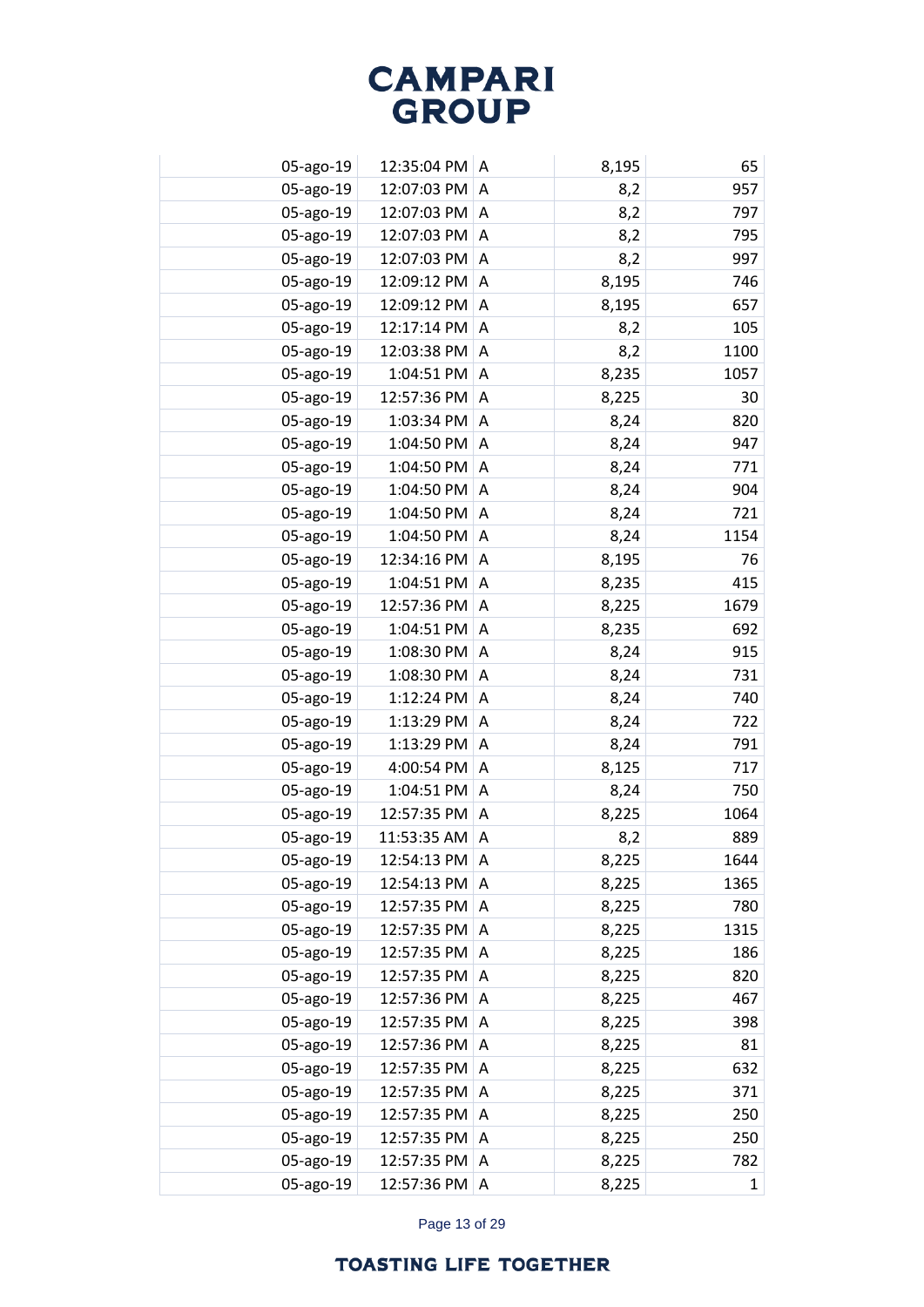| 05-ago-19 | 12:57:36 PM A     |           | 8,225 | 737  |
|-----------|-------------------|-----------|-------|------|
| 05-ago-19 | 12:34:41 PM       | A         | 8,195 | 72   |
| 05-ago-19 | 12:57:35 PM A     |           | 8,225 | 995  |
| 05-ago-19 | 11:15:24 AM       | $\Lambda$ | 8,215 | 788  |
| 05-ago-19 | $11:03:15$ AM   A |           | 8,215 | 243  |
| 05-ago-19 | 11:05:30 AM       | A         | 8,215 | 1392 |
| 05-ago-19 | 11:05:30 AM       | $\Lambda$ | 8,215 | 1503 |
| 05-ago-19 | 11:05:30 AM       | A         | 8,215 | 1502 |
| 05-ago-19 | 11:05:30 AM       | A         | 8,215 | 840  |
| 05-ago-19 | 11:05:30 AM       | A         | 8,215 | 730  |
| 05-ago-19 | 11:15:24 AM       | A         | 8,215 | 733  |
| 05-ago-19 | 11:28:04 AM       | A         | 8,215 | 637  |
| 05-ago-19 | 11:15:24 AM       | A         | 8,215 | 599  |
| 05-ago-19 | 11:00:24 AM       | A         | 8,225 | 1380 |
| 05-ago-19 | 11:16:54 AM       | A         | 8,21  | 966  |
| 05-ago-19 | 11:17:58 AM       | Α         | 8,21  | 761  |
| 05-ago-19 | 11:20:21 AM       | A         | 8,21  | 935  |
| 05-ago-19 | 11:22:32 AM       | Α         | 8,21  | 756  |
| 05-ago-19 | 11:22:32 AM       | A         | 8,21  | 634  |
| 05-ago-19 | 11:22:32 AM       | A         | 8,21  | 133  |
| 05-ago-19 | 11:53:35 AM       | A         | 8,2   | 498  |
| 05-ago-19 | 11:15:24 AM       | Α         | 8,215 | 819  |
| 05-ago-19 | 10:58:46 AM       | A         | 8,235 | 1105 |
| 05-ago-19 | 10:42:42 AM       | Α         | 8,22  | 405  |
| 05-ago-19 | 10:42:42 AM       | A         | 8,22  | 381  |
| 05-ago-19 | 10:45:43 AM       | Α         | 8,22  | 1062 |
| 05-ago-19 | 10:45:43 AM       | A         | 8,22  | 774  |
| 05-ago-19 | 10:45:43 AM       | A         | 8,22  | 1183 |
| 05-ago-19 | 10:48:35 AM       | A         | 8,22  | 240  |
| 05-ago-19 | 10:58:46 AM       | A         | 8,235 | 874  |
| 05-ago-19 | 11:03:15 AM       | A         | 8,215 | 68   |
| 05-ago-19 | 10:58:46 AM       | A         | 8,235 | 720  |
| 05-ago-19 | 11:03:15 AM       | A         | 8,215 | 975  |
| 05-ago-19 | 10:58:46 AM       | A         | 8,235 | 991  |
| 05-ago-19 | 10:58:46 AM       | A         | 8,235 | 747  |
| 05-ago-19 | 10:58:46 AM       | A         | 8,235 | 1240 |
| 05-ago-19 | 10:58:46 AM       | A         | 8,23  | 300  |
| 05-ago-19 | 10:58:46 AM       | A         | 8,23  | 382  |
| 05-ago-19 | 10:58:46 AM       | A         | 8,23  | 177  |
| 05-ago-19 | 11:00:24 AM       | A         | 8,225 | 747  |
| 05-ago-19 | 11:28:04 AM       | Α         | 8,215 | 848  |
| 05-ago-19 | 10:58:46 AM       | A         | 8,235 | 1103 |
| 05-ago-19 | 11:40:53 AM       | A         | 8,2   | 250  |
| 05-ago-19 | 11:40:33 AM       | A         | 8,2   | 250  |
| 05-ago-19 | 11:40:33 AM       | Α         | 8,2   | 1250 |

Page 14 of 29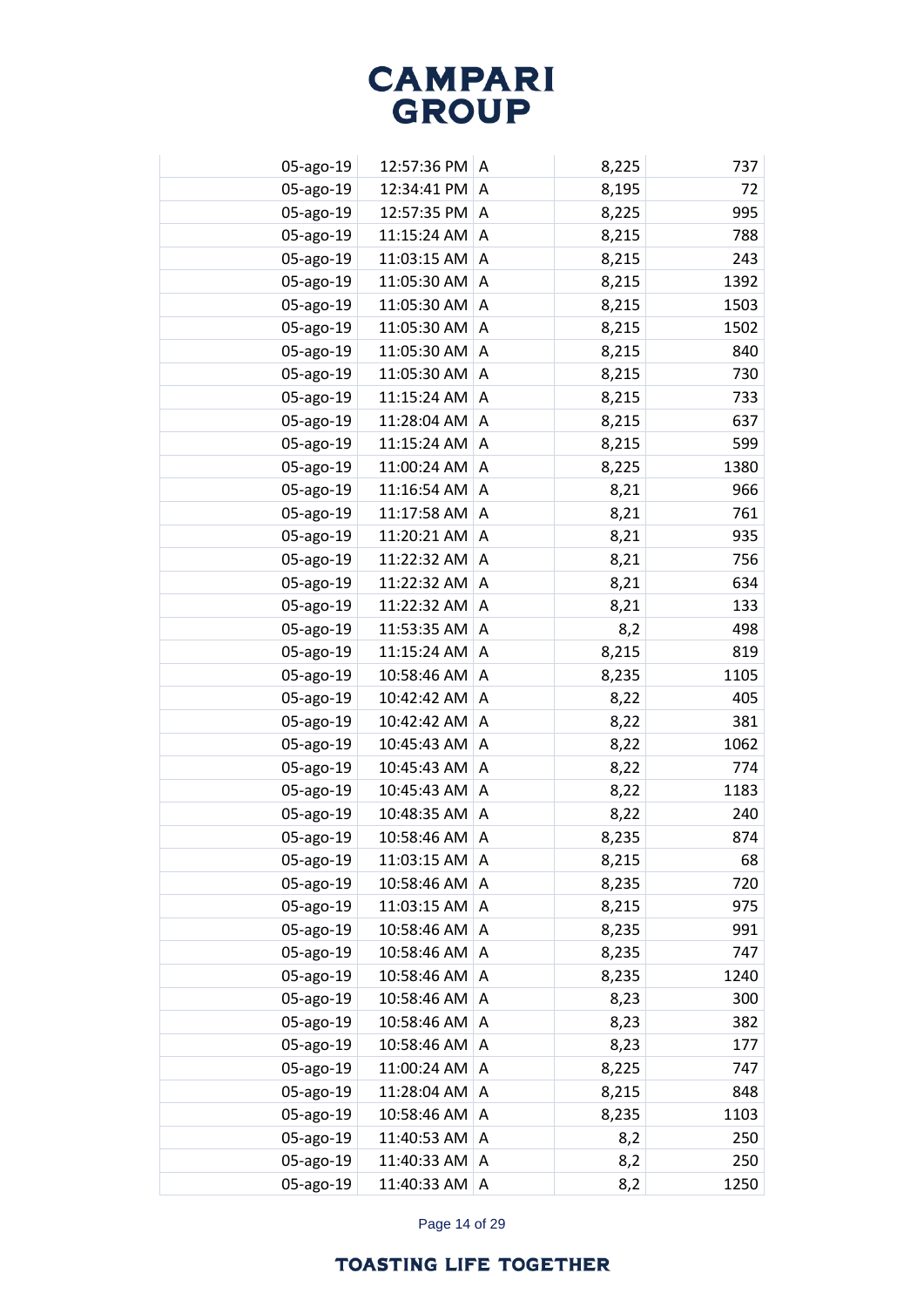| 05-ago-19 | 11:40:33 AM   A   |                | 8,2   | 1102 |
|-----------|-------------------|----------------|-------|------|
| 05-ago-19 | 11:40:35 AM       | A              | 8,2   | 817  |
| 05-ago-19 | 11:40:35 AM       | Α              | 8,2   | 300  |
| 05-ago-19 | 11:40:53 AM       | $\Lambda$      | 8,195 | 1161 |
| 05-ago-19 | 11:40:53 AM $ A $ |                | 8,195 | 919  |
| 05-ago-19 | 11:28:04 AM       | A              | 8,215 | 180  |
| 05-ago-19 | 11:40:53 AM   A   |                | 8,2   | 1900 |
| 05-ago-19 | 11:40:27 AM       | A              | 8,2   | 89   |
| 05-ago-19 | 11:41:13 AM       | $\overline{A}$ | 8,195 | 2141 |
| 05-ago-19 | 11:51:48 AM       | A              | 8,2   | 293  |
| 05-ago-19 | 11:53:35 AM       | A              | 8,2   | 529  |
| 05-ago-19 | 11:53:35 AM       | A              | 8,2   | 204  |
| 05-ago-19 | 11:53:35 AM       | A              | 8,2   | 44   |
| 05-ago-19 | 11:53:35 AM       | A              | 8,2   | 755  |
| 05-ago-19 | 1:20:32 PM        | A              | 8,235 | 1220 |
| 05-ago-19 | 11:40:53 AM       | A              | 8,195 | 1313 |
| 05-ago-19 | 11:38:34 AM       | A              | 8,21  | 817  |
| 05-ago-19 | 11:28:04 AM       | Α              | 8,215 | 724  |
| 05-ago-19 | 11:31:40 AM       | A              | 8,215 | 907  |
| 05-ago-19 | 11:31:40 AM       | Α              | 8,215 | 438  |
| 05-ago-19 | 11:31:40 AM       | A              | 8,215 | 731  |
| 05-ago-19 | 11:31:40 AM       | A              | 8,215 | 405  |
| 05-ago-19 | 11:31:40 AM       | A              | 8,215 | 262  |
| 05-ago-19 | 11:31:40 AM       | Α              | 8,215 | 1280 |
| 05-ago-19 | 11:40:33 AM       | A              | 8,2   | 250  |
| 05-ago-19 | 11:35:24 AM       | Α              | 8,215 | 898  |
| 05-ago-19 | 11:40:33 AM       | A              | 8,2   | 2537 |
| 05-ago-19 | 11:40:07 AM       | A              | 8,205 | 4    |
| 05-ago-19 | 11:40:13 AM       | A              | 8,205 | 275  |
| 05-ago-19 | 11:40:13 AM       | A              | 8,205 | 1148 |
| 05-ago-19 | 11:40:13 AM       | A              | 8,205 | 1582 |
| 05-ago-19 | 11:40:13 AM       | Α              | 8,205 | 1441 |
| 05-ago-19 | 11:40:13 AM       | A              | 8,2   | 987  |
| 05-ago-19 | 11:40:13 AM       | A              | 8,2   | 950  |
| 05-ago-19 | 11:53:35 AM       | A              | 8,2   | 758  |
| 05-ago-19 | 11:33:00 AM       | A              | 8,215 | 843  |
| 05-ago-19 | 4:22:02 PM        | A              | 8,16  | 952  |
| 05-ago-19 | 4:16:13 PM        | A              | 8,145 | 929  |
| 05-ago-19 | 4:23:07 PM        | A              | 8,15  | 63   |
| 05-ago-19 | 4:23:04 PM        | A              | 8,15  | 1879 |
| 05-ago-19 | 4:22:57 PM        | Α              | 8,155 | 845  |
| 05-ago-19 | 4:22:57 PM        | A              | 8,155 | 963  |
| 05-ago-19 | 4:22:57 PM        | Α              | 8,155 | 907  |
| 05-ago-19 | 4:22:57 PM        | A              | 8,155 | 890  |
| 05-ago-19 | 4:22:57 PM        | A              | 8,155 | 837  |

Page 15 of 29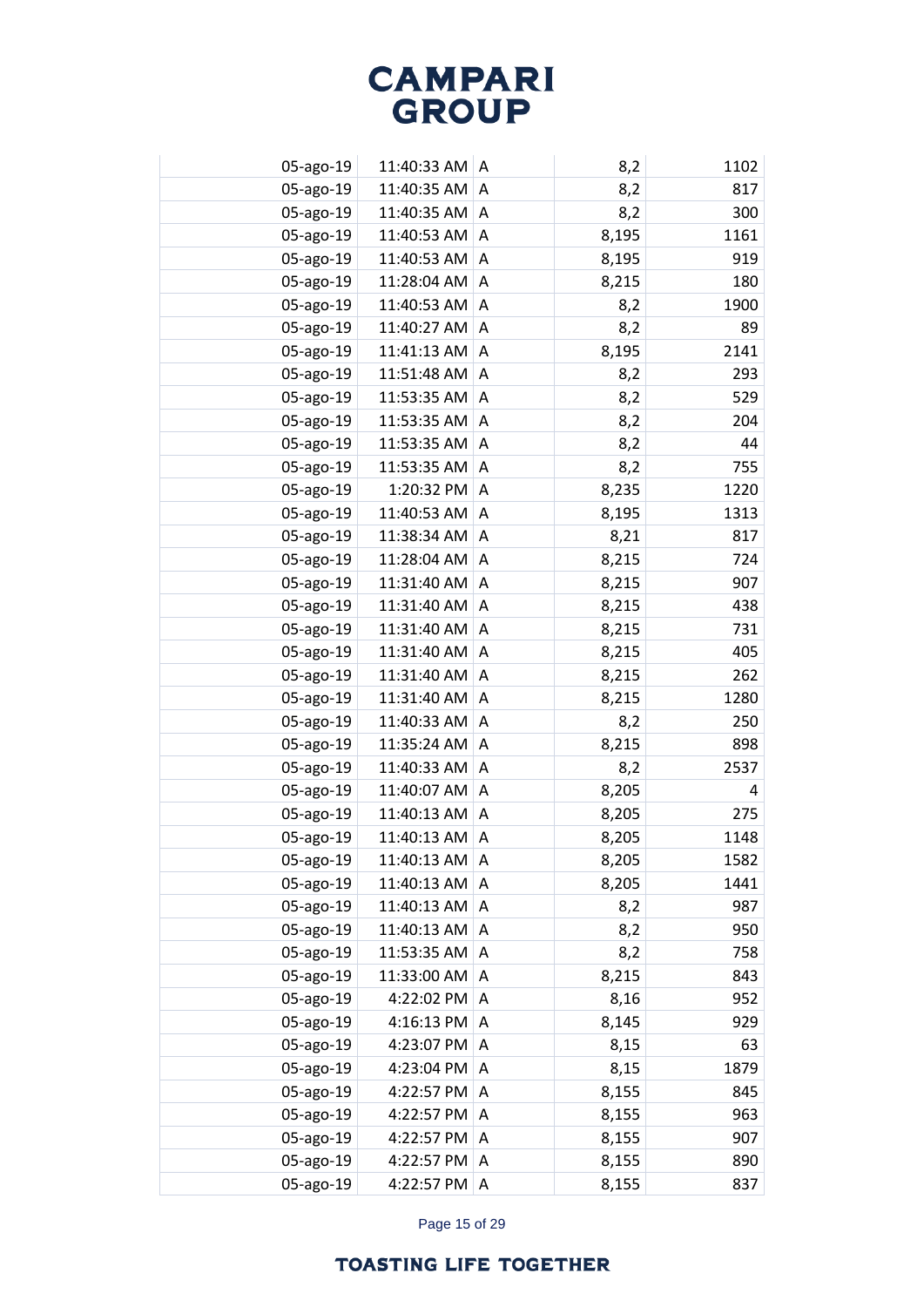| 05-ago-19 | 4:22:57 PM A |   | 8,155 | 989  |
|-----------|--------------|---|-------|------|
| 05-ago-19 | 4:23:15 PM   | A | 8,15  | 1137 |
| 05-ago-19 | 4:22:28 PM   | A | 8,155 | 62   |
| 05-ago-19 | 4:23:46 PM   | A | 8,15  | 63   |
| 05-ago-19 | 4:21:58 PM   | A | 8,155 | 600  |
| 05-ago-19 | 4:21:36 PM   | A | 8,155 | 118  |
| 05-ago-19 | 4:21:36 PM   | A | 8,155 | 332  |
| 05-ago-19 | 4:21:15 PM   | Α | 8,155 | 533  |
| 05-ago-19 | 4:21:11 PM   | Α | 8,155 | 1211 |
| 05-ago-19 | 4:21:11 PM   | Α | 8,155 | 888  |
| 05-ago-19 | 4:19:30 PM   | A | 8,155 | 387  |
| 05-ago-19 | 4:19:30 PM   | Α | 8,155 | 539  |
| 05-ago-19 | 4:19:28 PM   | A | 8,155 | 83   |
| 05-ago-19 | 4:19:28 PM   | Α | 8,155 | 625  |
| 05-ago-19 | 4:22:57 PM   | A | 8,155 | 595  |
| 05-ago-19 | 4:28:21 PM   | Α | 8,165 | 17   |
| 05-ago-19 | 4:00:54 PM   | A | 8,125 | 855  |
| 05-ago-19 | 4:29:43 PM   | Α | 8,155 | 13   |
| 05-ago-19 | 4:29:24 PM   | A | 8,155 | 679  |
| 05-ago-19 | 4:29:05 PM   | A | 8,16  | 417  |
| 05-ago-19 | 4:29:05 PM   | A | 8,16  | 373  |
| 05-ago-19 | 4:28:29 PM   | A | 8,165 | 586  |
| 05-ago-19 | 4:28:27 PM   | A | 8,165 | 650  |
| 05-ago-19 | 4:28:26 PM   | A | 8,165 | 650  |
| 05-ago-19 | 4:28:26 PM   | A | 8,165 | 36   |
| 05-ago-19 | 4:23:15 PM   | Α | 8,15  | 1491 |
| 05-ago-19 | 4:28:24 PM   | A | 8,165 | 650  |
| 05-ago-19 | 4:29:24 PM   | A | 8,155 | 406  |
| 05-ago-19 | 4:28:21 PM   | A | 8,165 | 283  |
| 05-ago-19 | 4:28:21 PM   | A | 8,165 | 674  |
| 05-ago-19 | 4:28:20 PM   | A | 8,165 | 164  |
| 05-ago-19 | 4:28:20 PM   | A | 8,165 | 427  |
| 05-ago-19 | 4:28:20 PM   | Α | 8,165 | 500  |
| 05-ago-19 | 4:28:07 PM   | A | 8,15  | 135  |
| 05-ago-19 | 4:27:39 PM   | Α | 8,15  | 2100 |
| 05-ago-19 | 4:27:37 PM   | A | 8,155 | 109  |
| 05-ago-19 | 4:27:37 PM   | Α | 8,155 | 762  |
| 05-ago-19 | 4:23:58 PM   | A | 8,15  | 3396 |
| 05-ago-19 | 4:28:25 PM   | A | 8,165 | 650  |
| 05-ago-19 | 4:03:46 PM   | Α | 8,13  | 1310 |
| 05-ago-19 | 4:08:29 PM   | Α | 8,12  | 761  |
| 05-ago-19 | 4:08:29 PM   | Α | 8,12  | 699  |
| 05-ago-19 | 4:08:29 PM   | Α | 8,12  | 1943 |
| 05-ago-19 | 4:08:29 PM   | Α | 8,12  | 2008 |
| 05-ago-19 | 4:07:13 PM   | Α | 8,125 | 199  |

Page 16 of 29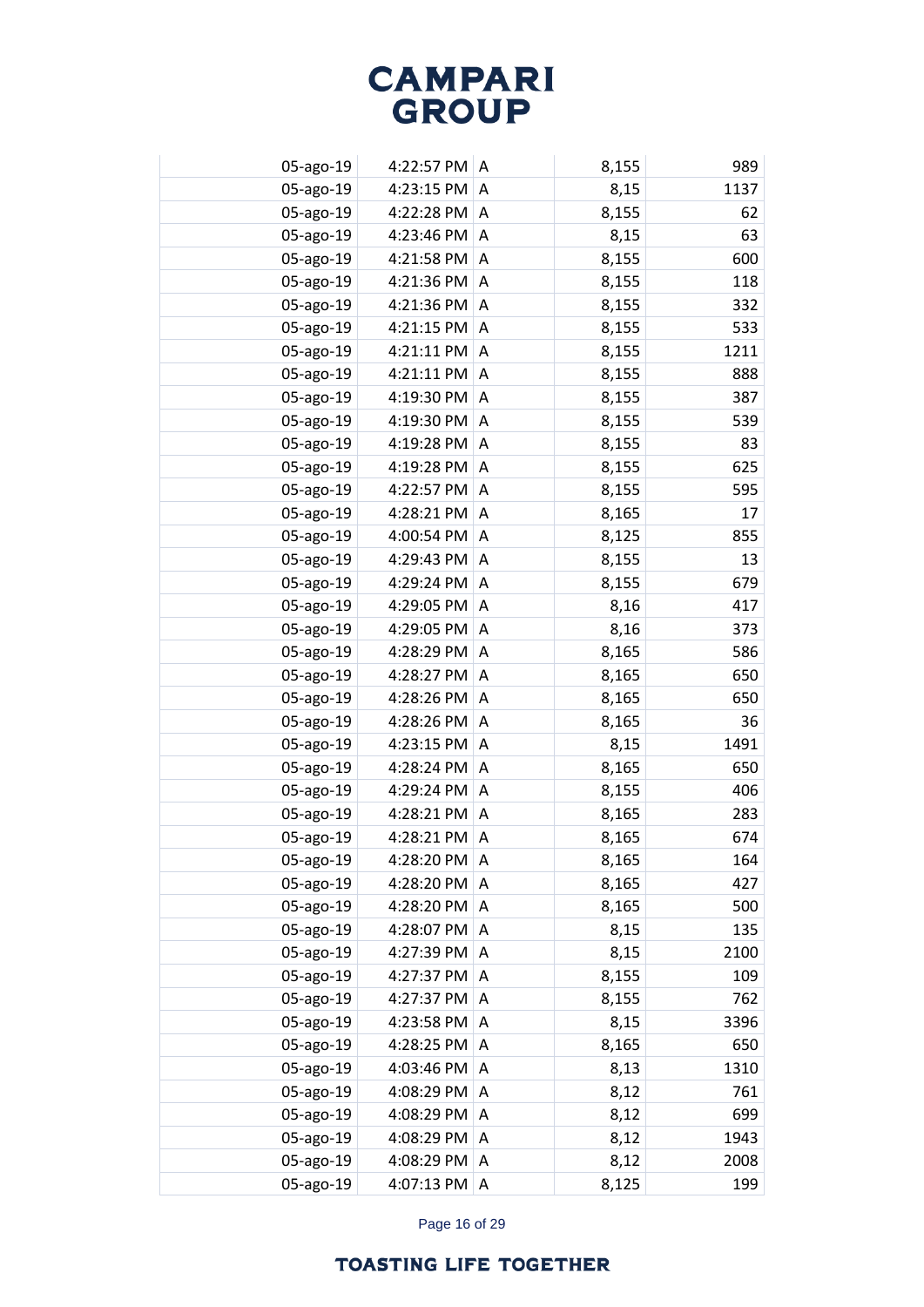| 05-ago-19 | 4:07:13 PM $ A$ |                | 8,125 | 941  |
|-----------|-----------------|----------------|-------|------|
| 05-ago-19 | 4:06:50 PM      | A              | 8,125 | 1429 |
| 05-ago-19 | 4:05:42 PM      | $\overline{A}$ | 8,13  | 1838 |
| 05-ago-19 | 4:00:54 PM      | A              | 8,125 | 820  |
| 05-ago-19 | 4:08:29 PM      | A              | 8,12  | 891  |
| 05-ago-19 | 4:15:59 PM      | Α              | 8,14  | 1278 |
| 05-ago-19 | 4:05:42 PM      | A              | 8,13  | 860  |
| 05-ago-19 | 4:03:46 PM      | A              | 8,13  | 262  |
| 05-ago-19 | 4:03:46 PM      | A              | 8,13  | 1115 |
| 05-ago-19 | 4:03:46 PM      | A              | 8,13  | 938  |
| 05-ago-19 | 4:03:46 PM      | Α              | 8,13  | 1053 |
| 05-ago-19 | 4:03:46 PM      | A              | 8,13  | 1005 |
| 05-ago-19 | 4:03:46 PM      | Α              | 8,13  | 850  |
| 05-ago-19 | 4:03:46 PM      | Α              | 8,13  | 772  |
| 05-ago-19 | 4:03:46 PM      | A              | 8,13  | 851  |
| 05-ago-19 | 4:00:54 PM      | Α              | 8,125 | 754  |
| 05-ago-19 | 4:29:55 PM      | Α              | 8,15  | 351  |
| 05-ago-19 | 4:03:46 PM      | Α              | 8,13  | 1152 |
| 05-ago-19 | 4:15:49 PM      | Α              | 8,14  | 813  |
| 05-ago-19 | 4:15:59 PM      | Α              | 8,14  | 413  |
| 05-ago-19 | 4:15:59 PM      | A              | 8,14  | 1560 |
| 05-ago-19 | 4:03:46 PM      | Α              | 8,13  | 656  |
| 05-ago-19 | 4:08:29 PM      | A              | 8,12  | 1339 |
| 05-ago-19 | 4:15:59 PM      | Α              | 8,14  | 1111 |
| 05-ago-19 | 4:15:59 PM      | A              | 8,14  | 1045 |
| 05-ago-19 | 4:15:59 PM      | A              | 8,14  | 503  |
| 05-ago-19 | 4:15:59 PM      | A              | 8,14  | 118  |
| 05-ago-19 | 4:15:49 PM      | A              | 8,14  | 220  |
| 05-ago-19 | 4:15:38 PM      | A              | 8,145 | 722  |
| 05-ago-19 | 4:15:09 PM      | A              | 8,145 | 731  |
| 05-ago-19 | 4:11:04 PM      | A              | 8,12  | 711  |
| 05-ago-19 | 4:10:08 PM      | A              | 8,12  | 641  |
| 05-ago-19 | 4:10:08 PM      | A              | 8,12  | 72   |
| 05-ago-19 | 4:15:59 PM      | A              | 8,14  | 1030 |
| 05-ago-19 | 4:10:32 PM      | A              | 8,12  | 723  |
| 05-ago-19 | 4:14:49 PM      | A              | 8,145 | 735  |
| 05-ago-19 | 4:11:36 PM      | Α              | 8,12  | 710  |
| 05-ago-19 | 4:12:08 PM      | A              | 8,12  | 213  |
| 05-ago-19 | 4:12:08 PM      | Α              | 8,12  | 498  |
| 05-ago-19 | 4:14:49 PM      | Α              | 8,145 | 1269 |
| 05-ago-19 | 4:14:49 PM      | Α              | 8,145 | 1806 |
| 05-ago-19 | 4:14:49 PM      | Α              | 8,145 | 83   |
| 06-ago-19 | 3:07:52 PM      | Α              | 8,055 | 743  |
| 06-ago-19 | 2:57:15 PM      | Α              | 8,075 | 1407 |
| 06-ago-19 | 3:13:43 PM      | Α              | 8,04  | 1709 |
|           |                 |                |       |      |

Page 17 of 29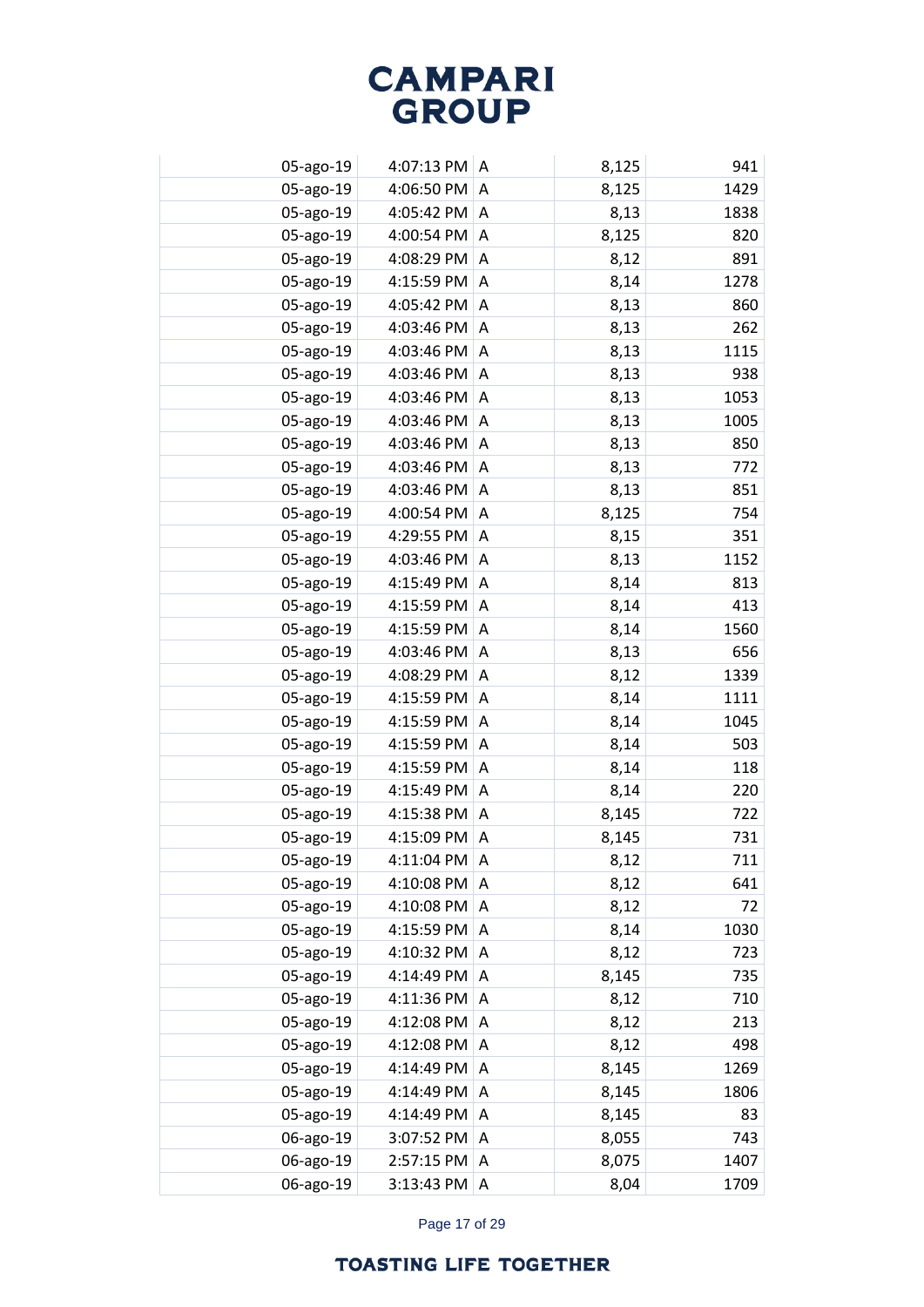| 06-ago-19 | $3:12:19$ PM $ A$ |   | 8,05  | 2147            |
|-----------|-------------------|---|-------|-----------------|
| 06-ago-19 | 3:12:17 PM        | A | 8,05  | 783             |
| 06-ago-19 | 3:11:15 PM        | A | 8,055 | 530             |
| 06-ago-19 | 3:11:14 PM        | A | 8,055 | 290             |
| 06-ago-19 | 3:07:53 PM        | A | 8,055 | 805             |
| 06-ago-19 | 3:13:52 PM        | Α | 8,04  | 733             |
| 06-ago-19 | 3:06:03 PM        | A | 8,05  | 3               |
| 06-ago-19 | 3:06:01 PM        | A | 8,05  | 1250            |
| 06-ago-19 | 3:06:00 PM        | A | 8,05  | 3069            |
| 06-ago-19 | 3:06:00 PM        | Α | 8,05  | 1431            |
| 06-ago-19 | 3:06:00 PM        | Α | 8,05  | 563             |
| 06-ago-19 | 3:05:30 PM        | Α | 8,05  | 780             |
| 06-ago-19 | 3:05:30 PM        | Α | 8,05  | 2036            |
| 06-ago-19 | 3:05:31 PM        | Α | 8,05  | 1250            |
| 06-ago-19 | 3:03:22 PM        | A | 8,065 | 171             |
| 06-ago-19 | 3:03:21 PM        | Α | 8,065 | 252             |
| 06-ago-19 | 3:01:06 PM        | A | 8,065 | 777             |
| 06-ago-19 | 3:03:20 PM        | Α | 8,065 | 744             |
| 06-ago-19 | 3:27:50 PM        | A | 8,055 | 946             |
| 06-ago-19 | 3:38:02 PM        | Α | 8,04  | 1685            |
| 06-ago-19 | 1:59:03 PM        | A | 8,045 | 314             |
| 06-ago-19 | 3:38:02 PM        | Α | 8,04  | 1234            |
| 06-ago-19 | 2:56:18 PM        | A | 8,075 | 710             |
| 06-ago-19 | 3:33:33 PM        | Α | 8,05  | 13              |
| 06-ago-19 | 3:33:33 PM        | A | 8,05  | 179             |
| 06-ago-19 | 3:33:31 PM        | A | 8,05  | 500             |
| 06-ago-19 | 3:33:31 PM        | A | 8,05  | 625             |
| 06-ago-19 | 3:33:15 PM        | A | 8,05  | 200             |
| 06-ago-19 | 3:28:30 PM        | A | 8,05  | 800             |
| 06-ago-19 | 3:33:33 PM        | Α | 8,05  | 727             |
| 06-ago-19 | 3:27:50 PM        | A | 8,055 | 603             |
| 06-ago-19 | 3:15:12 PM        | A | 8,035 | 743             |
| 06-ago-19 | 3:27:48 PM        | A | 8,055 | 182             |
| 06-ago-19 | 3:23:54 PM        | A | 8,04  | 842             |
| 06-ago-19 | 3:23:52 PM        | A | 8,04  | 299             |
| 06-ago-19 | 3:23:51 PM        | A | 8,04  | 448             |
| 06-ago-19 | 3:22:57 PM        | Α | 8,035 | 862             |
| 06-ago-19 | 3:22:57 PM        | A | 8,035 | 764             |
| 06-ago-19 | 3:22:57 PM        | Α | 8,035 | 706             |
| 06-ago-19 | 3:18:10 PM        | Α | 8,025 | 730             |
| 06-ago-19 | 3:18:09 PM        | Α | 8,025 | 755             |
| 06-ago-19 | 3:18:08 PM        | Α | 8,025 | 51              |
| 06-ago-19 | 3:28:08 PM        | Α | 8,05  | 1090            |
| 06-ago-19 | 1:32:26 PM        | Α | 8,03  | 1344            |
| 06-ago-19 | 1:59:04 PM        | Α | 8,045 | 10 <sup>°</sup> |

Page 18 of 29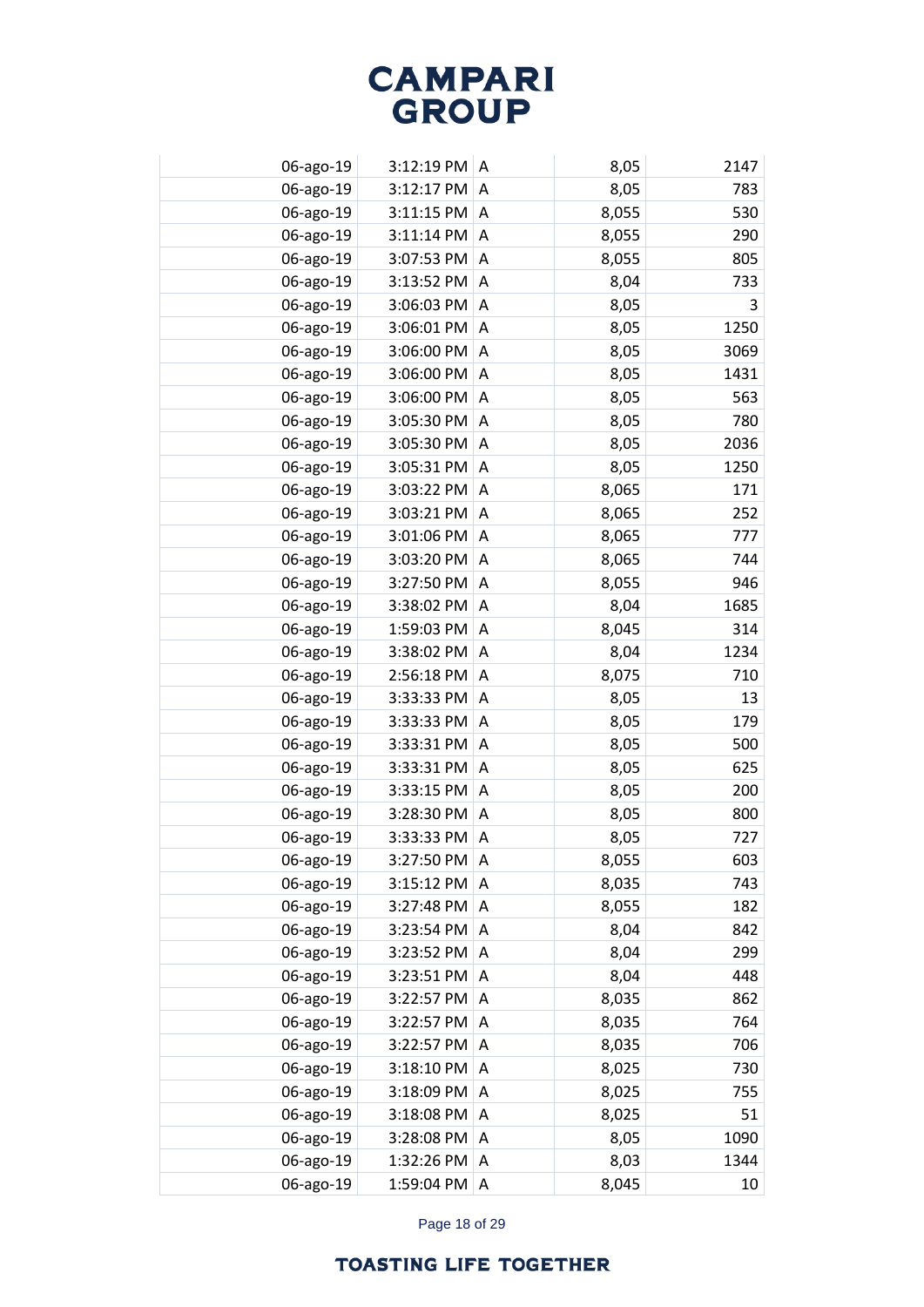| 06-ago-19 | 1:57:01 PM   A |   | 8,045 | 752  |
|-----------|----------------|---|-------|------|
| 06-ago-19 | 1:51:37 PM     | A | 8,045 | 753  |
| 06-ago-19 | 1:51:39 PM     | A | 8,045 | 835  |
| 06-ago-19 | 1:51:38 PM     | A | 8,045 | 779  |
| 06-ago-19 | 1:45:57 PM     | A | 8,04  | 688  |
| 06-ago-19 | 1:44:02 PM     | Α | 8,04  | 772  |
| 06-ago-19 | 1:42:54 PM     | A | 8,035 | 825  |
| 06-ago-19 | 1:42:51 PM     | A | 8,035 | 787  |
| 06-ago-19 | 1:59:02 PM     | Α | 8,045 | 347  |
| 06-ago-19 | 1:35:09 PM     | Α | 8,03  | 876  |
| 06-ago-19 | 1:59:02 PM     | Α | 8,045 | 670  |
| 06-ago-19 | 1:24:06 PM     | Α | 8,005 | 853  |
| 06-ago-19 | 1:24:06 PM     | Α | 8,005 | 956  |
| 06-ago-19 | 1:23:10 PM     | Α | 7,99  | 1131 |
| 06-ago-19 | 1:23:09 PM     | A | 7,99  | 913  |
| 06-ago-19 | 1:23:08 PM     | Α | 7,99  | 975  |
| 06-ago-19 | 1:22:42 PM     | Α | 7,995 | 874  |
| 06-ago-19 | 1:22:41 PM     | Α | 7,995 | 976  |
| 06-ago-19 | 3:38:03 PM     | Α | 8,04  | 879  |
| 06-ago-19 | 4:00:14 PM     | Α | 8,015 | 841  |
| 06-ago-19 | 1:39:34 PM     | A | 8,035 | 729  |
| 06-ago-19 | 2:31:20 PM     | Α | 8,055 | 884  |
| 06-ago-19 | 2:52:34 PM     | A | 8,075 | 285  |
| 06-ago-19 | 2:50:09 PM     | Α | 8,065 | 824  |
| 06-ago-19 | 2:46:48 PM     | A | 8,07  | 962  |
| 06-ago-19 | 2:45:19 PM     | A | 8,085 | 1568 |
| 06-ago-19 | 2:40:28 PM     | A | 8,065 | 844  |
| 06-ago-19 | 2:39:21 PM     | A | 8,055 | 68   |
| 06-ago-19 | 2:39:20 PM     | A | 8,055 | 671  |
| 06-ago-19 | 2:35:12 PM     | A | 8,065 | 765  |
| 06-ago-19 | 2:35:10 PM     | A | 8,065 | 863  |
| 06-ago-19 | 1:57:03 PM     | A | 8,045 | 789  |
| 06-ago-19 | 2:31:20 PM     | Α | 8,055 | 1029 |
| 06-ago-19 | 2:54:44 PM     | A | 8,07  | 1119 |
| 06-ago-19 | 2:31:19 PM     | Α | 8,05  | 1005 |
| 06-ago-19 | 2:31:19 PM     | A | 8,05  | 706  |
| 06-ago-19 | 2:31:18 PM     | Α | 8,05  | 795  |
| 06-ago-19 | 2:24:14 PM     | A | 8,06  | 1614 |
| 06-ago-19 | 2:16:41 PM     | Α | 8,075 | 487  |
| 06-ago-19 | 2:16:39 PM     | Α | 8,075 | 348  |
| 06-ago-19 | 2:13:54 PM     | Α | 8,075 | 798  |
| 06-ago-19 | 2:08:23 PM     | Α | 8,07  | 727  |
| 06-ago-19 | 1:59:03 PM     | Α | 8,045 | 392  |
| 06-ago-19 | 2:31:31 PM     | Α | 8,05  | 6    |
| 06-ago-19 | 4:05:54 PM     | Α | 8,01  | 400  |

Page 19 of 29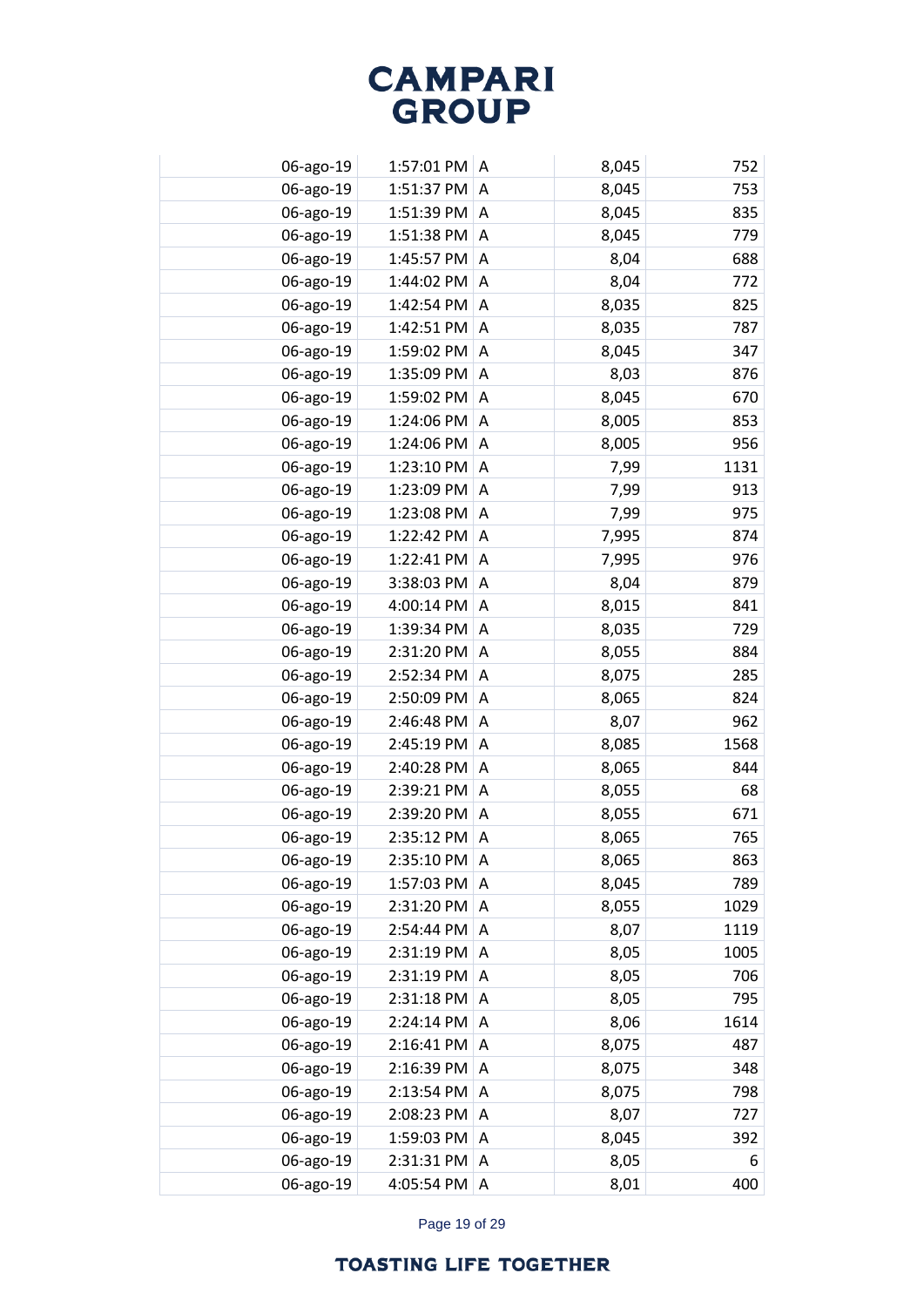| 06-ago-19 | 4:12:16 PM $ A$ |   | 7,99  | 196  |
|-----------|-----------------|---|-------|------|
| 06-ago-19 | 4:12:12 PM      | A | 7,99  | 569  |
| 06-ago-19 | 4:11:26 PM      | A | 7,995 | 1281 |
| 06-ago-19 | 4:09:04 PM      | A | 8,005 | 176  |
| 06-ago-19 | 4:09:03 PM      | A | 8,005 | 1250 |
| 06-ago-19 | 4:09:03 PM      | Α | 8,005 | 1731 |
| 06-ago-19 | 4:09:02 PM      | A | 8,005 | 170  |
| 06-ago-19 | 4:09:01 PM      | A | 8,005 | 393  |
| 06-ago-19 | 4:06:33 PM      | A | 8,01  | 241  |
| 06-ago-19 | 4:00:12 PM      | Α | 8,015 | 771  |
| 06-ago-19 | 4:06:30 PM      | Α | 8,01  | 509  |
| 06-ago-19 | 4:15:04 PM      | Α | 7,99  | 837  |
| 06-ago-19 | 4:04:43 PM      | Α | 8,01  | 788  |
| 06-ago-19 | 4:04:42 PM      | Α | 8,01  | 736  |
| 06-ago-19 | 4:04:40 PM      | A | 8,01  | 740  |
| 06-ago-19 | 4:04:42 PM      | Α | 8,01  | 748  |
| 06-ago-19 | 4:01:21 PM      | A | 8,01  | 469  |
| 06-ago-19 | 4:01:21 PM      | Α | 8,01  | 887  |
| 06-ago-19 | 4:01:20 PM      | A | 8,01  | 414  |
| 06-ago-19 | 4:00:15 PM      | A | 8,015 | 1028 |
| 06-ago-19 | 3:56:45 PM      | A | 8,01  | 870  |
| 06-ago-19 | 4:06:32 PM      | Α | 8,01  | 717  |
| 06-ago-19 | 4:21:52 PM      | A | 7,985 | 187  |
| 06-ago-19 | 4:28:06 PM      | Α | 7,985 | 473  |
| 06-ago-19 | 4:28:06 PM      | A | 7,985 | 107  |
| 06-ago-19 | 4:27:57 PM      | Α | 7,985 | 580  |
| 06-ago-19 | 4:26:55 PM      | A | 7,99  | 533  |
| 06-ago-19 | 4:26:53 PM      | A | 7,99  | 95   |
| 06-ago-19 | 4:26:52 PM      | A | 7,99  | 556  |
| 06-ago-19 | 4:26:52 PM      | Α | 7,99  | 753  |
| 06-ago-19 | 4:26:39 PM      | A | 7,99  | 666  |
| 06-ago-19 | 4:26:38 PM      | A | 7,99  | 748  |
| 06-ago-19 | 4:15:03 PM      | A | 7,99  | 824  |
| 06-ago-19 | 4:26:36 PM      | A | 7,99  | 50   |
| 06-ago-19 | 4:15:04 PM      | A | 7,99  | 1087 |
| 06-ago-19 | 4:21:51 PM      | A | 7,985 | 1134 |
| 06-ago-19 | 4:21:49 PM      | A | 7,985 | 934  |
| 06-ago-19 | 4:21:50 PM      | A | 7,985 | 116  |
| 06-ago-19 | 4:21:48 PM      | Α | 7,985 | 118  |
| 06-ago-19 | 4:21:49 PM      | Α | 7,985 | 631  |
| 06-ago-19 | 4:21:50 PM      | Α | 7,985 | 875  |
| 06-ago-19 | 4:18:08 PM      | Α | 7,985 | 863  |
| 06-ago-19 | 4:18:04 PM      | Α | 7,985 | 912  |
| 06-ago-19 | 4:16:54 PM      | Α | 7,985 | 1174 |
| 06-ago-19 | 1:15:02 PM      | Α | 7,995 | 1014 |

Page 20 of 29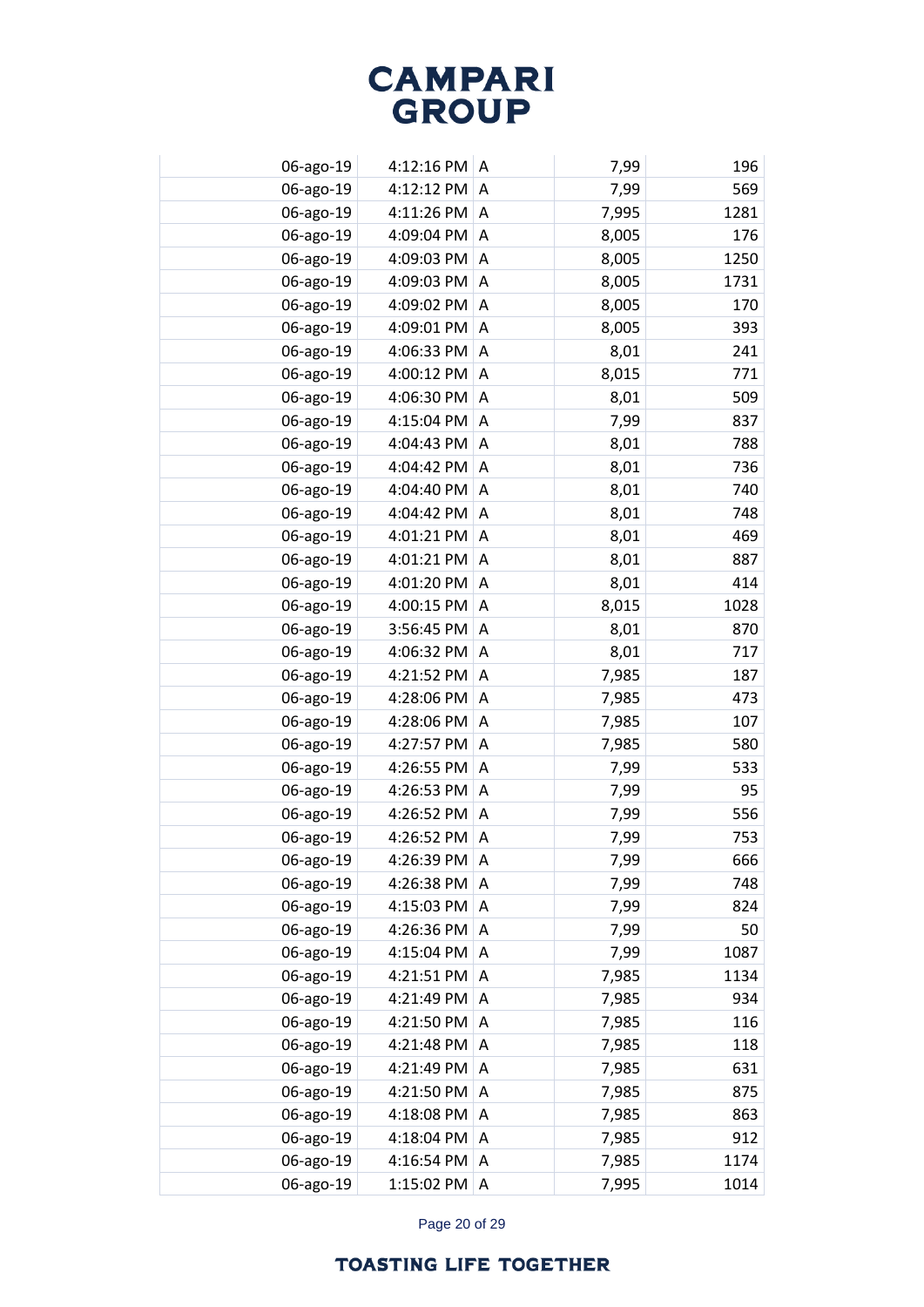| 06-ago-19 | 4:26:37 PM A |   | 7,99  | 957  |
|-----------|--------------|---|-------|------|
| 06-ago-19 | 3:53:03 PM   | A | 8,015 | 1057 |
| 06-ago-19 | 3:54:00 PM   | A | 8,01  | 265  |
| 06-ago-19 | 3:54:00 PM   | A | 8,01  | 689  |
| 06-ago-19 | 3:54:00 PM   | A | 8,01  | 2130 |
| 06-ago-19 | 3:53:59 PM   | Α | 8,01  | 706  |
| 06-ago-19 | 3:53:59 PM   | A | 8,01  | 2648 |
| 06-ago-19 | 3:53:57 PM   | A | 8,01  | 500  |
| 06-ago-19 | 3:53:57 PM   | A | 8,01  | 700  |
| 06-ago-19 | 3:53:56 PM   | Α | 8,01  | 763  |
| 06-ago-19 | 3:53:56 PM   | A | 8,01  | 509  |
| 06-ago-19 | 2:04:52 PM   | Α | 8,05  | 4    |
| 06-ago-19 | 3:53:03 PM   | A | 8,015 | 174  |
| 06-ago-19 | 3:54:11 PM   | Α | 8,01  | 1805 |
| 06-ago-19 | 3:52:37 PM   | A | 8,015 | 793  |
| 06-ago-19 | 3:52:33 PM   | Α | 8,015 | 769  |
| 06-ago-19 | 3:48:38 PM   | A | 8,03  | 167  |
| 06-ago-19 | 3:48:38 PM   | Α | 8,03  | 1073 |
| 06-ago-19 | 3:48:35 PM   | A | 8,03  | 1201 |
| 06-ago-19 | 3:45:54 PM   | Α | 8,03  | 492  |
| 06-ago-19 | 3:45:51 PM   | A | 8,03  | 240  |
| 06-ago-19 | 3:43:24 PM   | Α | 8,04  | 742  |
| 06-ago-19 | 3:43:02 PM   | A | 8,04  | 709  |
| 06-ago-19 | 3:53:57 PM   | Α | 8,01  | 4    |
| 06-ago-19 | 3:54:19 PM   | A | 8,01  | 1247 |
| 06-ago-19 | 3:56:44 PM   | A | 8,01  | 163  |
| 06-ago-19 | 3:56:44 PM   | A | 8,01  | 596  |
| 06-ago-19 | 3:56:43 PM   | A | 8,01  | 2241 |
| 06-ago-19 | 3:55:17 PM   | A | 8,01  | 500  |
| 06-ago-19 | 3:55:17 PM   | A | 8,01  | 239  |
| 06-ago-19 | 3:55:17 PM   | A | 8,01  | 2151 |
| 06-ago-19 | 3:55:16 PM   | A | 8,01  | 847  |
| 06-ago-19 | 3:55:16 PM   | A | 8,01  | 541  |
| 06-ago-19 | 3:55:15 PM   | A | 8,01  | 1250 |
| 06-ago-19 | 3:54:00 PM   | A | 8,01  | 500  |
| 06-ago-19 | 3:55:14 PM   | A | 8,01  | 1253 |
| 06-ago-19 | 3:54:01 PM   | Α | 8,01  | 500  |
| 06-ago-19 | 3:54:16 PM   | A | 8,01  | 1240 |
| 06-ago-19 | 3:54:15 PM   | Α | 8,01  | 1257 |
| 06-ago-19 | 3:54:15 PM   | Α | 8,01  | 1250 |
| 06-ago-19 | 3:54:14 PM   | Α | 8,01  | 1805 |
| 06-ago-19 | 3:54:15 PM   | A | 8,01  | 1800 |
| 06-ago-19 | 3:54:13 PM   | Α | 8,01  | 1299 |
| 06-ago-19 | 3:54:12 PM   | Α | 8,01  | 537  |
| 06-ago-19 | 3:54:12 PM   | Α | 8,01  | 268  |

Page 21 of 29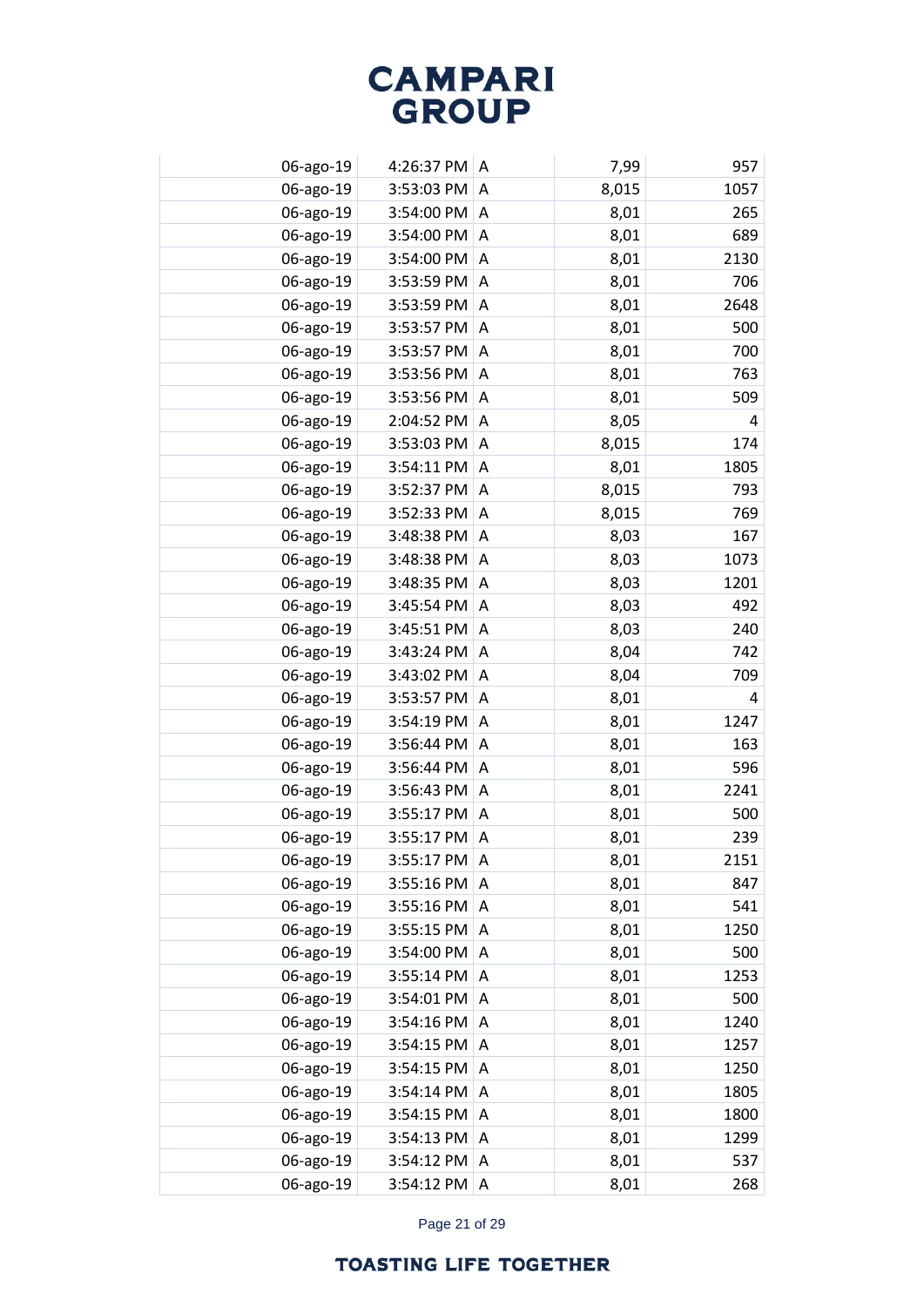| 06-ago-19 | $3:54:12$ PM $\mid$ A |   | 8,01  | 1299 |
|-----------|-----------------------|---|-------|------|
| 06-ago-19 | 3:38:03 PM            | A | 8,04  | 911  |
| 06-ago-19 | 3:55:15 PM            | A | 8,01  | 500  |
| 06-ago-19 | 9:25:15 AM            | A | 8,005 | 612  |
| 06-ago-19 | 9:38:16 AM            | A | 8,03  | 846  |
| 06-ago-19 | 9:38:14 AM            | A | 8,03  | 765  |
| 06-ago-19 | 9:30:40 AM            | A | 8,005 | 1055 |
| 06-ago-19 | 9:30:40 AM            | A | 8,005 | 1592 |
| 06-ago-19 | 9:30:40 AM            | A | 8,005 | 455  |
| 06-ago-19 | 9:28:10 AM            | Α | 8,015 | 1209 |
| 06-ago-19 | 9:25:17 AM            | A | 8,005 | 638  |
| 06-ago-19 | 9:25:17 AM            | A | 8,005 | 1805 |
| 06-ago-19 | 9:25:17 AM            | A | 8,005 | 1131 |
| 06-ago-19 | 9:09:58 AM            | Α | 8,005 | 770  |
| 06-ago-19 | 9:25:16 AM            | A | 8,005 | 1236 |
| 06-ago-19 | 9:46:06 AM            | Α | 8,03  | 854  |
| 06-ago-19 | 9:24:05 AM            | Α | 8     | 804  |
| 06-ago-19 | 9:20:41 AM            | Α | 8     | 115  |
| 06-ago-19 | 9:18:03 AM            | A | 7,985 | 152  |
| 06-ago-19 | 9:18:01 AM            | Α | 7,985 | 584  |
| 06-ago-19 | 9:14:17 AM            | A | 7,995 | 942  |
| 06-ago-19 | 9:14:07 AM            | Α | 7,995 | 893  |
| 06-ago-19 | 9:14:05 AM            | A | 7,995 | 906  |
| 06-ago-19 | 9:09:59 AM            | Α | 8,005 | 939  |
| 06-ago-19 | 10:18:40 AM           | A | 8,02  | 450  |
| 06-ago-19 | 9:25:17 AM            | Α | 8,005 | 169  |
| 06-ago-19 | 9:59:13 AM            | A | 8     | 782  |
| 06-ago-19 | 10:10:25 AM           | Α | 7,995 | 748  |
| 06-ago-19 | 10:10:23 AM           | A | 7,995 | 851  |
| 06-ago-19 | 10:08:38 AM           | Α | 7,99  | 353  |
| 06-ago-19 | 10:08:35 AM           | A | 7,99  | 482  |
| 06-ago-19 | 10:05:12 AM           | Α | 7,985 | 508  |
| 06-ago-19 | 10:05:10 AM           | A | 7,985 | 315  |
| 06-ago-19 | 10:04:07 AM           | Α | 7,985 | 349  |
| 06-ago-19 | 10:02:32 AM           | A | 7,995 | 861  |
| 06-ago-19 | 10:02:30 AM           | Α | 7,995 | 840  |
| 06-ago-19 | 9:43:23 AM            | A | 8,02  | 1139 |
| 06-ago-19 | 9:59:13 AM            | Α | 8     | 772  |
| 06-ago-19 | 9:46:04 AM            | A | 8,03  | 1238 |
| 06-ago-19 | 9:56:40 AM            | A | 8,01  | 704  |
| 06-ago-19 | 9:56:39 AM            | Α | 8,01  | 1155 |
| 06-ago-19 | 9:54:13 AM            | A | 8,02  | 497  |
| 06-ago-19 | 9:54:11 AM            | Α | 8,02  | 336  |
| 06-ago-19 | 9:53:09 AM            | Α | 8,02  | 830  |
| 06-ago-19 | 9:48:33 AM            | Α | 8,01  | 766  |

Page 22 of 29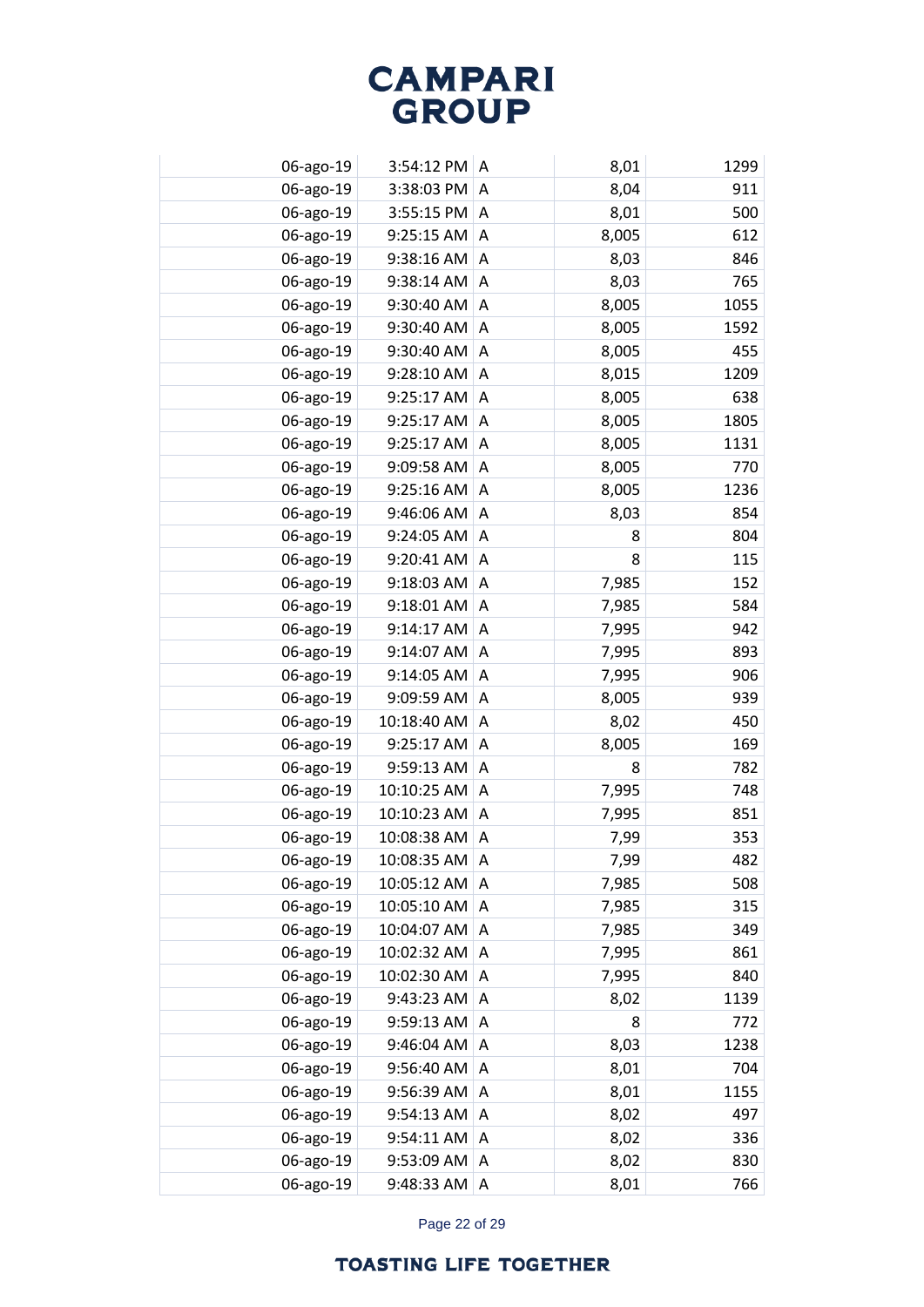| 06-ago-19 | 9:48:32 AM | ۱A | 8,01  | 714  |
|-----------|------------|----|-------|------|
| 06-ago-19 | 9:48:31 AM | A  | 8,01  | 706  |
| 06-ago-19 | 9:46:07 AM | A  | 8,03  | 730  |
| 06-ago-19 | 9:03:51 AM | A  | 8,005 | 715  |
| 06-ago-19 | 9:59:14 AM | Α  | 8     | 783  |
| 06-ago-19 | 8:18:57 AM | Α  | 8,01  | 112  |
| 06-ago-19 | 1:14:18 PM | A  | 7,995 | 85   |
| 06-ago-19 | 8:24:52 AM | Α  | 8,03  | 974  |
| 06-ago-19 | 2:09:09 PM | Α  | 8,075 | 2073 |
| 06-ago-19 | 8:24:10 AM | Α  | 8,03  | 1152 |
| 06-ago-19 | 8:22:38 AM | Α  | 8,02  | 910  |
| 06-ago-19 | 8:20:48 AM | Α  | 8,01  | 1589 |
| 06-ago-19 | 8:20:45 AM | A  | 8,01  | 788  |
| 06-ago-19 | 8:19:50 AM | Α  | 8,01  | 500  |
| 06-ago-19 | 8:19:47 AM | A  | 8,01  | 122  |
| 06-ago-19 | 9:09:58 AM | Α  | 8,005 | 972  |
| 06-ago-19 | 8:18:58 AM | A  | 8,015 | 1526 |
| 06-ago-19 | 8:29:31 AM | Α  | 7,995 | 500  |
| 06-ago-19 | 8:18:52 AM | A  | 8,01  | 400  |
| 06-ago-19 | 8:18:43 AM | Α  | 8,015 | 569  |
| 06-ago-19 | 8:18:41 AM | A  | 8,015 | 162  |
| 06-ago-19 | 8:18:41 AM | A  | 8,015 | 739  |
| 06-ago-19 | 8:18:14 AM | A  | 8,025 | 1350 |
| 06-ago-19 | 8:18:11 AM | Α  | 8,025 | 773  |
| 06-ago-19 | 8:18:00 AM | A  | 8,03  | 136  |
| 06-ago-19 | 8:17:58 AM | A  | 8,03  | 737  |
| 06-ago-19 | 8:17:46 AM | A  | 8,03  | 803  |
| 06-ago-19 | 8:18:59 AM | A  | 8,015 | 1683 |
| 06-ago-19 | 8:46:16 AM | A  | 8,02  | 1128 |
| 06-ago-19 | 9:03:23 AM | Α  | 8,01  | 704  |
| 06-ago-19 | 9:03:22 AM | A  | 8,01  | 1145 |
| 06-ago-19 | 9:03:22 AM | Α  | 8,01  | 718  |
| 06-ago-19 | 9:03:22 AM | Α  | 8,01  | 1070 |
| 06-ago-19 | 9:01:34 AM | A  | 8,02  | 1135 |
| 06-ago-19 | 8:56:12 AM | A  | 8,05  | 1032 |
| 06-ago-19 | 8:56:12 AM | A  | 8,05  | 770  |
| 06-ago-19 | 8:53:28 AM | Α  | 8,025 | 772  |
| 06-ago-19 | 8:53:28 AM | Α  | 8,025 | 803  |
| 06-ago-19 | 8:29:31 AM | Α  | 7,995 | 500  |
| 06-ago-19 | 8:47:57 AM | Α  | 8,005 | 781  |
| 06-ago-19 | 8:29:31 AM | Α  | 7,995 | 500  |
| 06-ago-19 | 8:46:15 AM | Α  | 8,02  | 21   |
| 06-ago-19 | 8:45:21 AM | Α  | 8     | 500  |
| 06-ago-19 | 8:45:20 AM | Α  | 8     | 904  |
| 06-ago-19 | 8:45:20 AM | Α  | 8     | 500  |

Page 23 of 29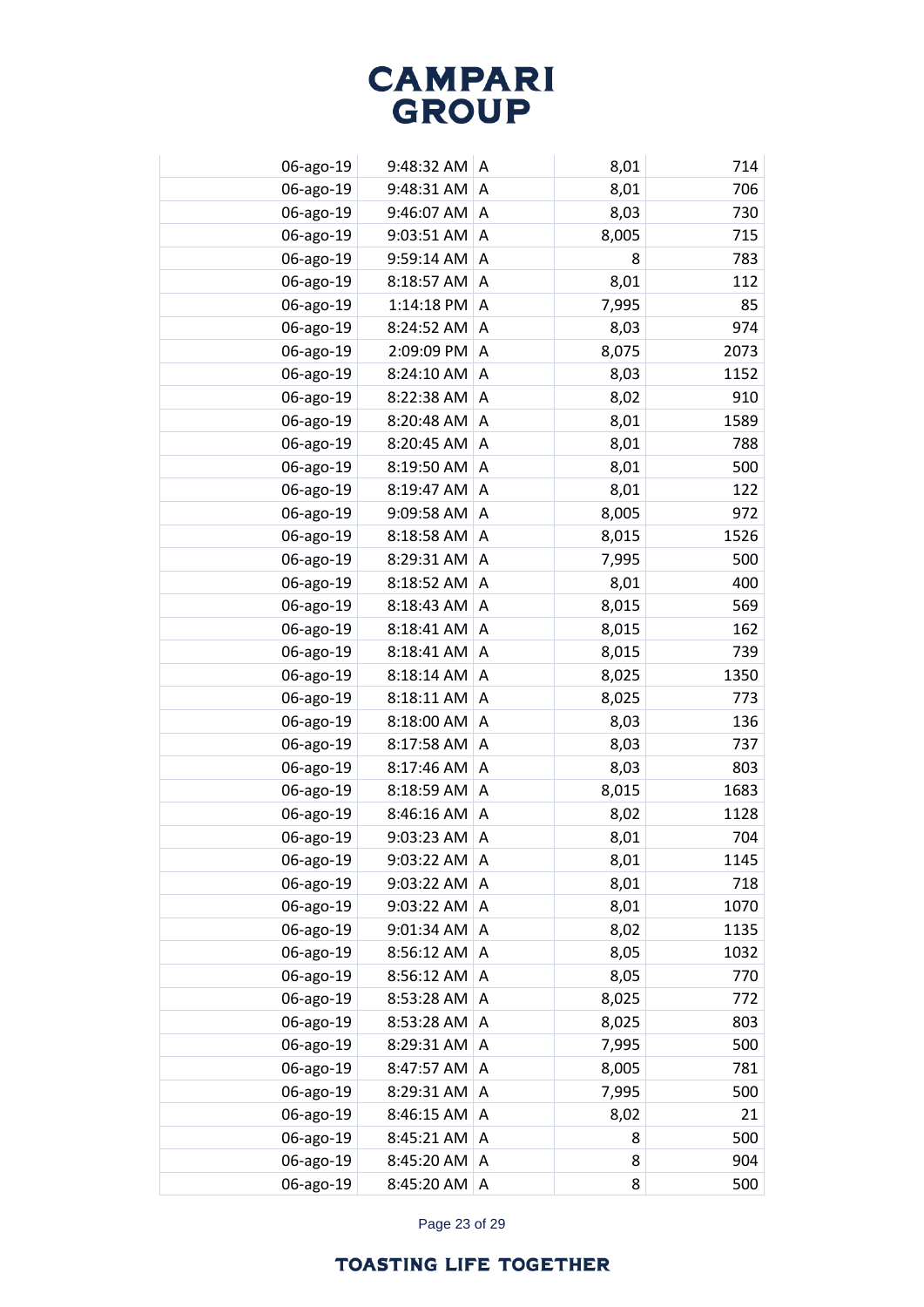| 06-ago-19 | $8:45:20$ AM $\mid$ A |   | 8     | 110  |
|-----------|-----------------------|---|-------|------|
| 06-ago-19 | 8:41:18 AM            | A | 8,005 | 777  |
| 06-ago-19 | 8:29:32 AM            | A | 7,995 | 262  |
| 06-ago-19 | 8:29:32 AM            | A | 7,995 | 254  |
| 06-ago-19 | 8:29:31 AM            | A | 7,995 | 801  |
| 06-ago-19 | 8:29:27 AM            | A | 8,005 | 1234 |
| 06-ago-19 | 8:47:56 AM            | A | 8,005 | 967  |
| 06-ago-19 | 11:53:14 AM           | A | 8,005 | 824  |
| 06-ago-19 | 12:32:03 PM           | A | 8,04  | 866  |
| 06-ago-19 | 12:25:55 PM           | Α | 8,025 | 452  |
| 06-ago-19 | 12:25:54 PM           | A | 8,025 | 292  |
| 06-ago-19 | 12:13:54 PM           | Α | 8,01  | 412  |
| 06-ago-19 | 12:13:54 PM           | A | 8,01  | 745  |
| 06-ago-19 | 12:11:16 PM           | Α | 8,03  | 814  |
| 06-ago-19 | 12:11:14 PM           | A | 8,03  | 846  |
| 06-ago-19 | 12:11:13 PM           | Α | 8,03  | 1188 |
| 06-ago-19 | 12:11:14 PM           | A | 8,03  | 973  |
| 06-ago-19 | 11:42:37 AM           | Α | 8,035 | 967  |
| 06-ago-19 | 11:54:57 AM           | A | 8,005 | 799  |
| 06-ago-19 | 12:37:18 PM           | Α | 8,035 | 413  |
| 06-ago-19 | 11:53:12 AM           | A | 8,005 | 929  |
| 06-ago-19 | 11:51:27 AM           | Α | 8,01  | 1119 |
| 06-ago-19 | 11:50:58 AM           | A | 8,01  | 814  |
| 06-ago-19 | 11:50:04 AM           | Α | 8,01  | 2497 |
| 06-ago-19 | 11:49:34 AM           | A | 8,01  | 590  |
| 06-ago-19 | 11:49:32 AM           | A | 8,01  | 121  |
| 06-ago-19 | 11:49:32 AM           | A | 8,01  | 17   |
| 06-ago-19 | 11:49:32 AM           | A | 8,01  | 960  |
| 06-ago-19 | 11:44:01 AM           | A | 8,03  | 723  |
| 06-ago-19 | 11:59:55 AM           | Α | 8     | 915  |
| 06-ago-19 | 12:55:46 PM           | A | 8,015 | 737  |
| 06-ago-19 | 8:24:11 AM            | A | 8,03  | 801  |
| 06-ago-19 | 10:19:08 AM           | A | 8,025 | 1329 |
| 06-ago-19 | 1:14:17 PM            | A | 7,995 | 684  |
| 06-ago-19 | 1:12:36 PM            | A | 8     | 1004 |
| 06-ago-19 | 1:07:42 PM            | A | 8,005 | 1298 |
| 06-ago-19 | 12:58:51 PM           | Α | 8     | 1065 |
| 06-ago-19 | 12:58:48 PM           | A | 8     | 250  |
| 06-ago-19 | 12:58:48 PM           | A | 8     | 638  |
| 06-ago-19 | 12:58:48 PM           | Α | 8,005 | 792  |
| 06-ago-19 | 12:35:37 PM           | Α | 8,035 | 1627 |
| 06-ago-19 | 12:55:46 PM           | Α | 8,015 | 862  |
| 06-ago-19 | 12:35:39 PM           | A | 8,035 | 1540 |
| 06-ago-19 | 12:54:18 PM           | Α | 8,015 | 719  |
| 06-ago-19 | 12:53:08 PM           | Α | 8,01  | 803  |

Page 24 of 29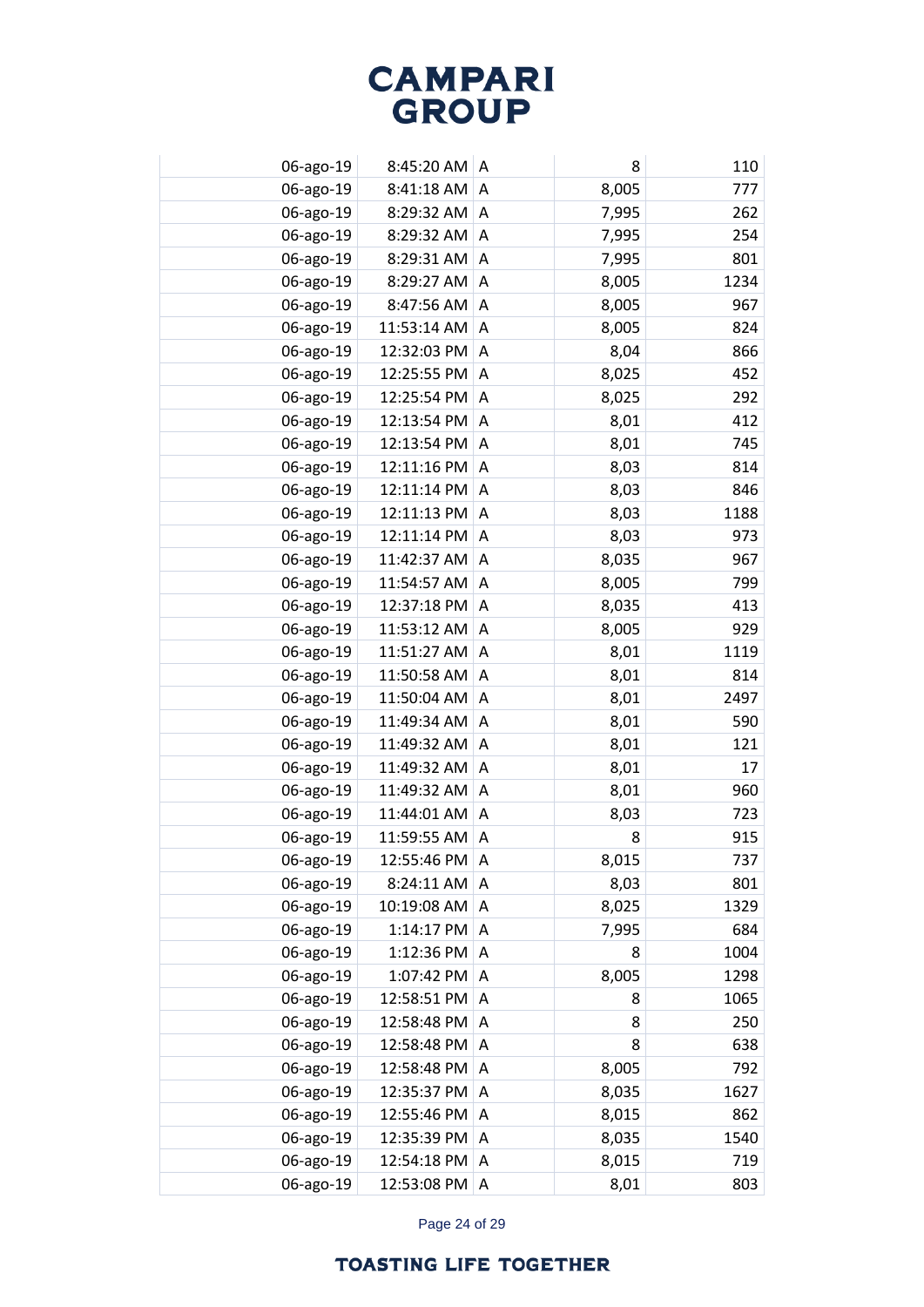| 06-ago-19 | 12:44:26 PM A |   | 8,01  | 1309 |
|-----------|---------------|---|-------|------|
| 06-ago-19 | 12:44:24 PM   | A | 8,01  | 250  |
| 06-ago-19 | 12:43:32 PM   | A | 8,01  | 732  |
| 06-ago-19 | 12:43:33 PM   | A | 8,01  | 795  |
| 06-ago-19 | 12:39:38 PM   | A | 8,04  | 822  |
| 06-ago-19 | 12:39:38 PM   | A | 8,04  | 1328 |
| 06-ago-19 | 12:39:37 PM   | A | 8,04  | 837  |
| 06-ago-19 | 12:13:54 PM   | A | 8,01  | 974  |
| 06-ago-19 | 12:58:47 PM   | A | 8,005 | 780  |
| 06-ago-19 | 10:28:29 AM   | Α | 8,015 | 1215 |
| 06-ago-19 | 10:56:08 AM   | Α | 8,02  | 912  |
| 06-ago-19 | 10:55:54 AM   | Α | 8,02  | 718  |
| 06-ago-19 | 10:55:52 AM   | Α | 8,02  | 797  |
| 06-ago-19 | 10:49:04 AM   | Α | 7,99  | 1774 |
| 06-ago-19 | 10:49:04 AM   | A | 7,99  | 1596 |
| 06-ago-19 | 10:49:03 AM   | Α | 7,99  | 1775 |
| 06-ago-19 | 10:45:16 AM   | A | 8     | 762  |
| 06-ago-19 | 10:40:29 AM   | Α | 8,005 | 977  |
| 06-ago-19 | 10:40:27 AM   | A | 8,005 | 217  |
| 06-ago-19 | 10:40:27 AM   | Α | 8,005 | 1247 |
| 06-ago-19 | 10:58:11 AM   | A | 8,02  | 540  |
| 06-ago-19 | 10:30:16 AM   | Α | 8,01  | 987  |
| 06-ago-19 | 10:25:11 AM   | A | 8,005 | 41   |
| 06-ago-19 | 10:28:29 AM   | Α | 8,015 | 987  |
| 06-ago-19 | 10:28:27 AM   | A | 8,015 | 1134 |
| 06-ago-19 | 10:25:12 AM   | A | 8,005 | 1150 |
| 06-ago-19 | 11:42:36 AM   | A | 8,035 | 1317 |
| 06-ago-19 | 10:24:53 AM   | A | 8,01  | 877  |
| 06-ago-19 | 12:15:58 PM   | A | 8,01  | 839  |
| 06-ago-19 | 10:24:53 AM   | Α | 8,01  | 877  |
| 06-ago-19 | 10:24:51 AM   | A | 8,01  | 811  |
| 06-ago-19 | 10:21:33 AM   | Α | 8,015 | 781  |
| 06-ago-19 | 10:19:09 AM   | A | 8,025 | 959  |
| 06-ago-19 | 10:40:26 AM   | A | 8,005 | 749  |
| 06-ago-19 | 11:31:52 AM   | A | 8,025 | 360  |
| 06-ago-19 | 11:37:36 AM   | A | 8,03  | 1050 |
| 06-ago-19 | 10:24:53 AM   | A | 8,01  | 850  |
| 06-ago-19 | 11:00:03 AM   | A | 8,01  | 1299 |
| 06-ago-19 | 11:37:37 AM   | Α | 8,03  | 888  |
| 06-ago-19 | 11:31:54 AM   | Α | 8,025 | 424  |
| 06-ago-19 | 11:31:52 AM   | Α | 8,025 | 88   |
| 06-ago-19 | 11:31:52 AM   | Α | 8,025 | 765  |
| 06-ago-19 | 11:21:48 AM   | Α | 8,03  | 512  |
| 06-ago-19 | 11:21:47 AM   | Α | 8,03  | 308  |
| 06-ago-19 | 11:21:46 AM   | Α | 8,03  | 878  |

Page 25 of 29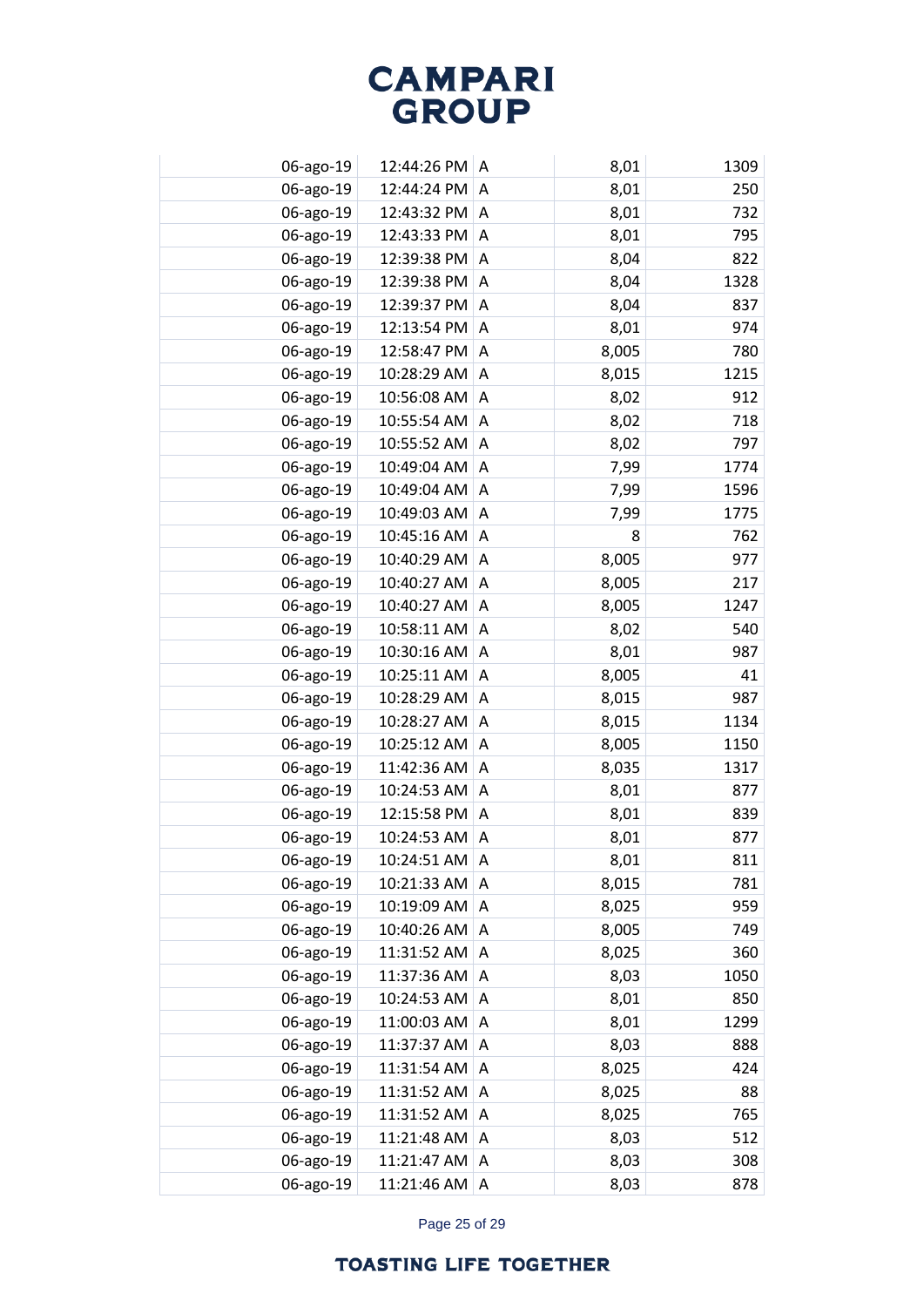| 06-ago-19 | 11:18:54 AM | ۱A | 8,035 | 841          |
|-----------|-------------|----|-------|--------------|
| 06-ago-19 | 11:04:29 AM | A  | 8,01  | 815          |
| 06-ago-19 | 11:14:09 AM | A  | 8,035 | 798          |
| 06-ago-19 | 11:13:55 AM | A  | 8,04  | 881          |
| 06-ago-19 | 11:13:53 AM | A  | 8,04  | 918          |
| 06-ago-19 | 11:13:50 AM | Α  | 8,04  | 945          |
| 06-ago-19 | 11:04:29 AM | A  | 8,01  | 705          |
| 06-ago-19 | 11:04:12 AM | Α  | 8,02  | 922          |
| 06-ago-19 | 11:37:35 AM | Α  | 8,03  | 802          |
| 06-ago-19 | 11:04:12 AM | Α  | 8,02  | 1287         |
| 06-ago-19 | 11:14:10 AM | A  | 8,035 | 1199         |
| 07-ago-19 | 2:17:16 PM  | Α  | 7,915 | 903          |
| 07-ago-19 | 2:22:41 PM  | A  | 7,91  | 793          |
| 07-ago-19 | 2:17:17 PM  | Α  | 7,92  | 2040         |
| 07-ago-19 | 2:37:20 PM  | A  | 7,895 | 763          |
| 07-ago-19 | 2:16:31 PM  | Α  | 7,92  | $\mathbf{1}$ |
| 07-ago-19 | 2:38:08 PM  | A  | 7,895 | 789          |
| 07-ago-19 | 2:41:48 PM  | Α  | 7,905 | 815          |
| 07-ago-19 | 2:27:43 PM  | A  | 7,9   | 1084         |
| 07-ago-19 | 2:16:18 PM  | A  | 7,92  | 1250         |
| 07-ago-19 | 2:16:26 PM  | A  | 7,92  | 434          |
| 07-ago-19 | 2:16:48 PM  | A  | 7,92  | 1254         |
| 07-ago-19 | 2:16:30 PM  | A  | 7,92  | 1000         |
| 07-ago-19 | 2:16:28 PM  | A  | 7,92  | 500          |
| 07-ago-19 | 2:16:28 PM  | A  | 7,92  | 1250         |
| 07-ago-19 | 2:45:53 PM  | A  | 7,89  | 836          |
| 07-ago-19 | 3:00:09 PM  | A  | 7,875 | 765          |
| 07-ago-19 | 2:16:28 PM  | A  | 7,92  | 500          |
| 07-ago-19 | 2:16:48 PM  | A  | 7,92  | 1064         |
| 07-ago-19 | 3:00:07 PM  | A  | 7,875 | 1122         |
| 07-ago-19 | 3:23:46 PM  | A  | 7,92  | 945          |
| 07-ago-19 | 2:16:17 PM  | A  | 7,92  | 3220         |
| 07-ago-19 | 10:50:08 AM | A  | 7,92  | 707          |
| 07-ago-19 | 3:19:44 PM  | A  | 7,915 | 889          |
| 07-ago-19 | 3:15:21 PM  | Α  | 7,91  | 810          |
| 07-ago-19 | 3:10:41 PM  | A  | 7,895 | 1179         |
| 07-ago-19 | 3:06:48 PM  | Α  | 7,88  | 724          |
| 07-ago-19 | 3:06:44 PM  | A  | 7,88  | 1367         |
| 07-ago-19 | 2:59:07 PM  | Α  | 7,88  | 1244         |
| 07-ago-19 | 3:03:22 PM  | Α  | 7,88  | 688          |
| 07-ago-19 | 2:50:04 PM  | Α  | 7,89  | 832          |
| 07-ago-19 | 2:56:23 PM  | Α  | 7,875 | 743          |
| 07-ago-19 | 2:56:20 PM  | Α  | 7,875 | 540          |
| 07-ago-19 | 2:54:25 PM  | Α  | 7,87  | 845          |
| 07-ago-19 | 2:54:25 PM  | Α  | 7,87  | 833          |

Page 26 of 29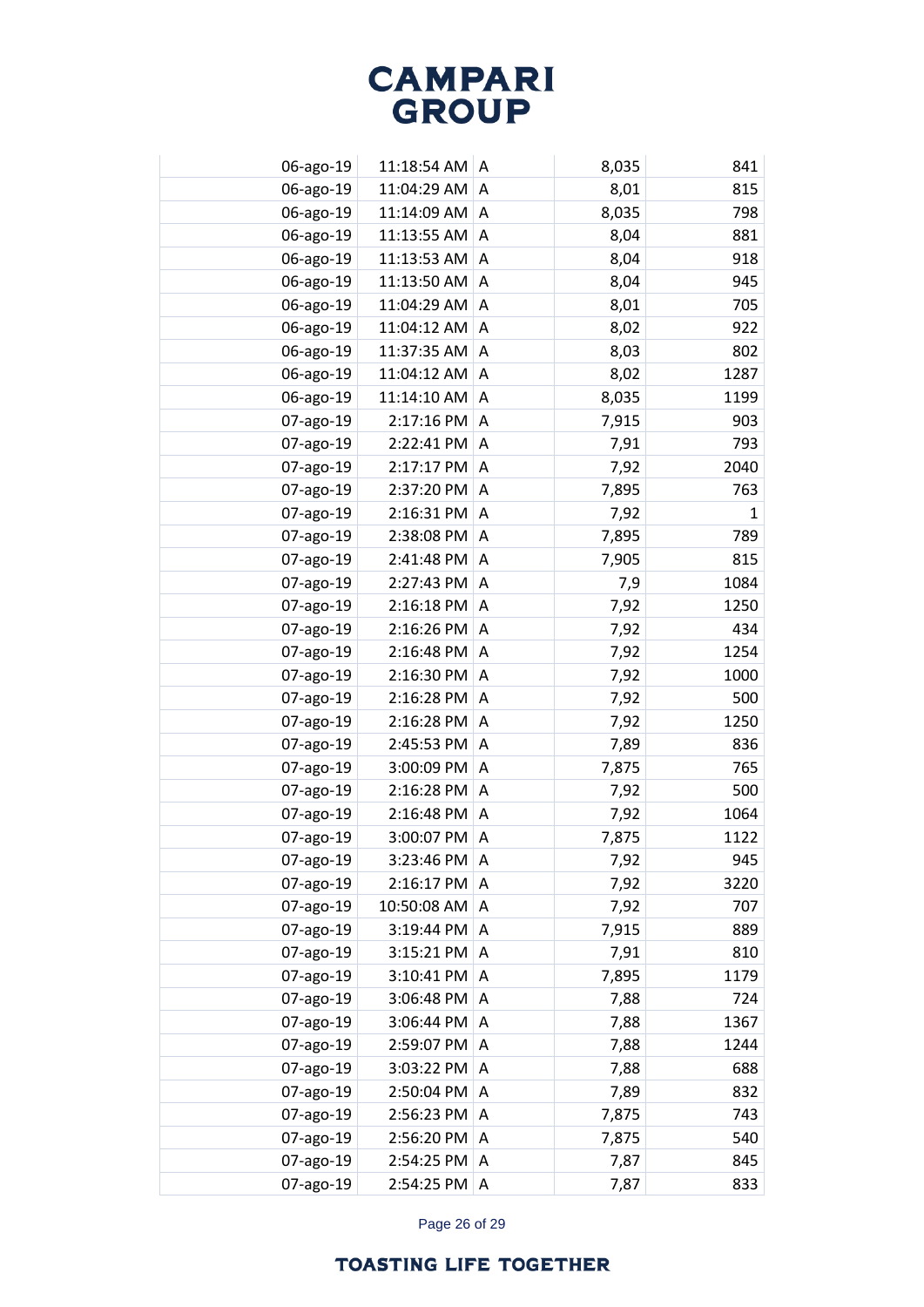| 07-ago-19 | 2:53:48 PM   A |   | 7,88  | 142  |
|-----------|----------------|---|-------|------|
| 07-ago-19 | 2:53:44 PM     | A | 7,88  | 727  |
| 07-ago-19 | 2:53:45 PM     | A | 7,88  | 630  |
| 07-ago-19 | 2:53:43 PM     | A | 7,88  | 772  |
| 07-ago-19 | 3:03:23 PM     | A | 7,88  | 1367 |
| 07-ago-19 | 9:09:28 AM     | A | 7,92  | 1175 |
| 07-ago-19 | 9:54:24 AM     | A | 7,92  | 948  |
| 07-ago-19 | 9:54:24 AM     | A | 7,92  | 865  |
| 07-ago-19 | 9:32:55 AM     | Α | 7,92  | 1445 |
| 07-ago-19 | 9:28:04 AM     | Α | 7,92  | 812  |
| 07-ago-19 | 9:20:40 AM     | Α | 7,92  | 70   |
| 07-ago-19 | 9:20:39 AM     | Α | 7,92  | 782  |
| 07-ago-19 | 9:13:32 AM     | Α | 7,91  | 301  |
| 07-ago-19 | 9:54:25 AM     | Α | 7,92  | 773  |
| 07-ago-19 | 9:13:32 AM     | A | 7,91  | 405  |
| 07-ago-19 | 8:37:34 AM     | Α | 7,91  | 739  |
| 07-ago-19 | 9:09:27 AM     | A | 7,92  | 348  |
| 07-ago-19 | 8:55:18 AM     | Α | 7,92  | 219  |
| 07-ago-19 | 8:55:19 AM     | Α | 7,92  | 813  |
| 07-ago-19 | 8:44:46 AM     | A | 7,905 | 1327 |
| 07-ago-19 | 8:41:44 AM     | A | 7,91  | 796  |
| 07-ago-19 | 8:29:08 AM     | Α | 7,91  | 1575 |
| 07-ago-19 | 2:16:16 PM     | A | 7,92  | 500  |
| 07-ago-19 | 2:15:04 PM     | A | 7,92  | 707  |
| 07-ago-19 | 9:13:30 AM     | A | 7,91  | 68   |
| 07-ago-19 | 2:15:14 PM     | Α | 7,92  | 451  |
| 07-ago-19 | 2:16:14 PM     | A | 7,92  | 500  |
| 07-ago-19 | 2:16:14 PM     | A | 7,92  | 1250 |
| 07-ago-19 | 2:15:15 PM     | A | 7,92  | 500  |
| 07-ago-19 | 10:06:02 AM    | Α | 7,92  | 971  |
| 07-ago-19 | 2:15:15 PM     | A | 7,92  | 282  |
| 07-ago-19 | 2:15:15 PM     | A | 7,92  | 400  |
| 07-ago-19 | 2:15:07 PM     | A | 7,92  | 500  |
| 07-ago-19 | 2:15:05 PM     | A | 7,92  | 1075 |
| 07-ago-19 | 10:22:06 AM    | A | 7,895 | 788  |
| 07-ago-19 | 2:15:03 PM     | A | 7,92  | 59   |
| 07-ago-19 | 10:50:07 AM    | A | 7,92  | 1    |
| 07-ago-19 | 10:50:06 AM    | A | 7,92  | 1168 |
| 07-ago-19 | 10:38:16 AM    | A | 7,915 | 970  |
| 07-ago-19 | 10:32:58 AM    | Α | 7,915 | 946  |
| 07-ago-19 | 10:22:06 AM    | Α | 7,895 | 50   |
| 07-ago-19 | 2:15:04 PM     | Α | 7,92  | 1250 |
| 07-ago-19 | 2:15:15 PM     | A | 7,92  | 1250 |
| 07-ago-19 | 10:08:14 AM    | Α | 7,915 | 1272 |
| 09-ago-19 | 3:32:06 PM     | Α | 7,78  | 761  |

Page 27 of 29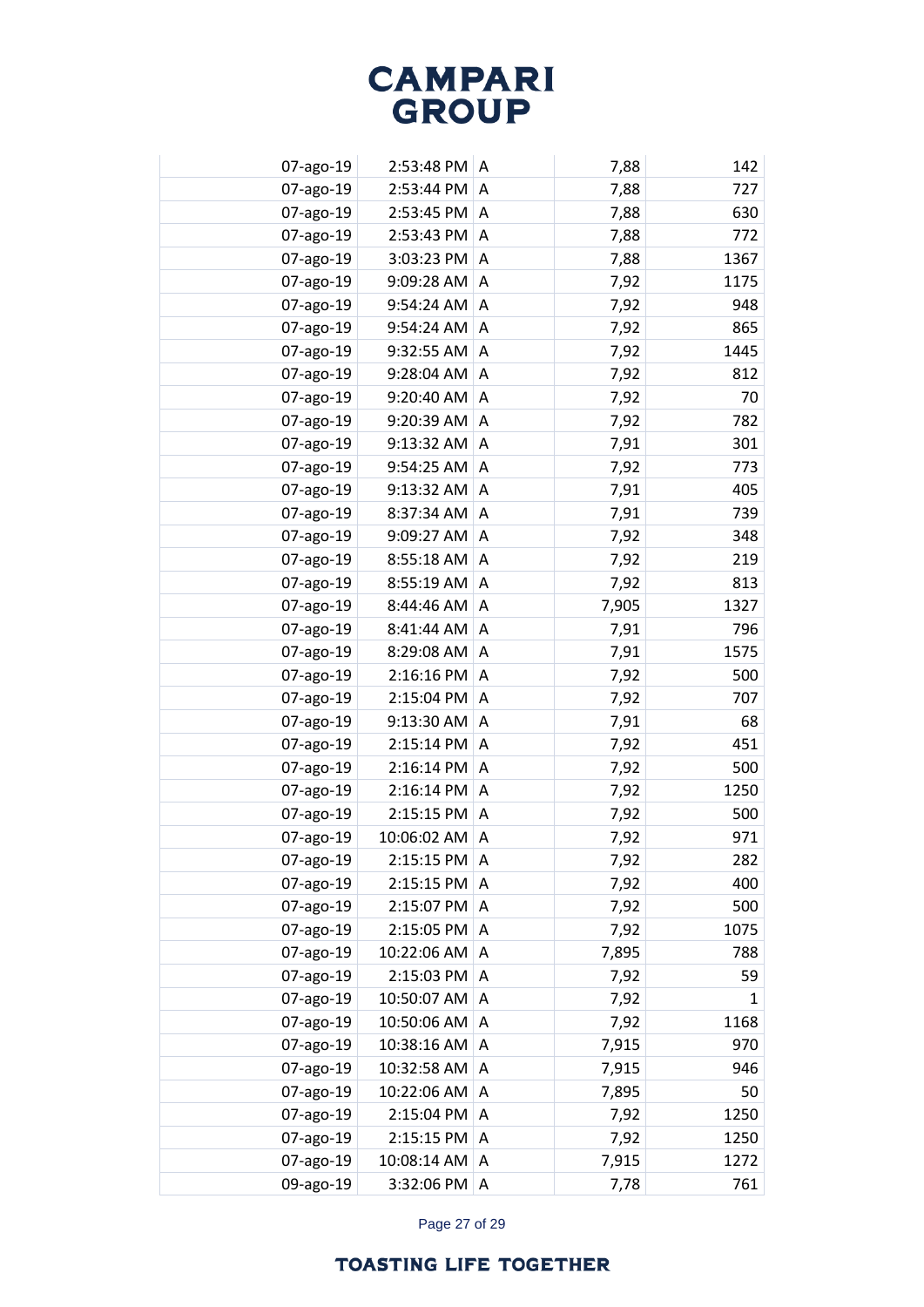| 09-ago-19 | $3:32:06$ PM $\mid$ A |   | 7,78  | 500  |
|-----------|-----------------------|---|-------|------|
| 09-ago-19 | 3:32:07 PM            | A | 7,78  | 321  |
| 09-ago-19 | 3:34:07 PM A          |   | 7,785 | 295  |
| 09-ago-19 | 3:34:09 PM            | A | 7,785 | 1488 |
| 09-ago-19 | 3:36:45 PM            | A | 7,785 | 478  |
| 09-ago-19 | 3:36:45 PM            | A | 7,785 | 2192 |
| 09-ago-19 | 3:30:46 PM            | A | 7,78  | 828  |
| 09-ago-19 | 3:30:15 PM            | A | 7,78  | 873  |
| 09-ago-19 | 3:29:37 PM            | A | 7,785 | 981  |
| 09-ago-19 | 3:28:38 PM            | Α | 7,785 | 727  |
| 09-ago-19 | 3:28:12 PM            | A | 7,785 | 524  |
| 09-ago-19 | 3:28:10 PM            | Α | 7,785 | 810  |
| 09-ago-19 | 3:27:05 PM            | A | 7,785 | 844  |
| 09-ago-19 | 3:43:00 PM            | Α | 7,79  | 803  |
| 09-ago-19 | 3:26:43 PM            | A | 7,785 | 744  |
| 09-ago-19 | 3:28:09 PM            | Α | 7,785 | 67   |
| 09-ago-19 | 3:46:55 PM            | A | 7,79  | 783  |
| 09-ago-19 | 2:31:11 PM            | Α | 7,835 | 695  |
| 09-ago-19 | 3:26:03 PM            | A | 7,785 | 717  |
| 09-ago-19 | 4:16:45 PM            | Α | 7,83  | 642  |
| 09-ago-19 | 4:05:39 PM            | A | 7,82  | 604  |
| 09-ago-19 | 3:59:19 PM            | Α | 7,825 | 541  |
| 09-ago-19 | 3:57:57 PM            | A | 7,83  | 802  |
| 09-ago-19 | 3:41:53 PM            | Α | 7,79  | 1067 |
| 09-ago-19 | 3:47:07 PM            | A | 7,79  | 390  |
| 09-ago-19 | 3:36:45 PM            | A | 7,79  | 235  |
| 09-ago-19 | 3:41:56 PM            | A | 7,79  | 567  |
| 09-ago-19 | 4:22:11 PM            | A | 7,825 | 677  |
| 09-ago-19 | 3:40:28 PM            | A | 7,79  | 1573 |
| 09-ago-19 | 3:40:24 PM            | Α | 7,79  | 1911 |
| 09-ago-19 | 3:40:16 PM            | A | 7,79  | 1141 |
| 09-ago-19 | 3:37:07 PM            | A | 7,785 | 1214 |
| 09-ago-19 | 3:36:48 PM            | A | 7,79  | 573  |
| 09-ago-19 | 3:47:09 PM            | A | 7,79  | 4    |
| 09-ago-19 | 12:37:55 PM           | A | 7,865 | 604  |
| 09-ago-19 | 2:45:13 PM            | A | 7,825 | 575  |
| 09-ago-19 | 2:04:02 PM            | A | 7,84  | 503  |
| 09-ago-19 | 1:57:49 PM            | A | 7,83  | 616  |
| 09-ago-19 | 1:46:56 PM            | Α | 7,83  | 591  |
| 09-ago-19 | 1:31:26 PM            | Α | 7,835 | 582  |
| 09-ago-19 | 1:14:07 PM            | Α | 7,86  | 529  |
| 09-ago-19 | 2:39:26 PM            | A | 7,83  | 703  |
| 09-ago-19 | 12:50:28 PM           | Α | 7,865 | 552  |
| 09-ago-19 | 2:52:54 PM            | Α | 7,82  | 561  |
| 09-ago-19 | 12:32:21 PM           | Α | 7,865 | 604  |
|           |                       |   |       |      |

Page 28 of 29